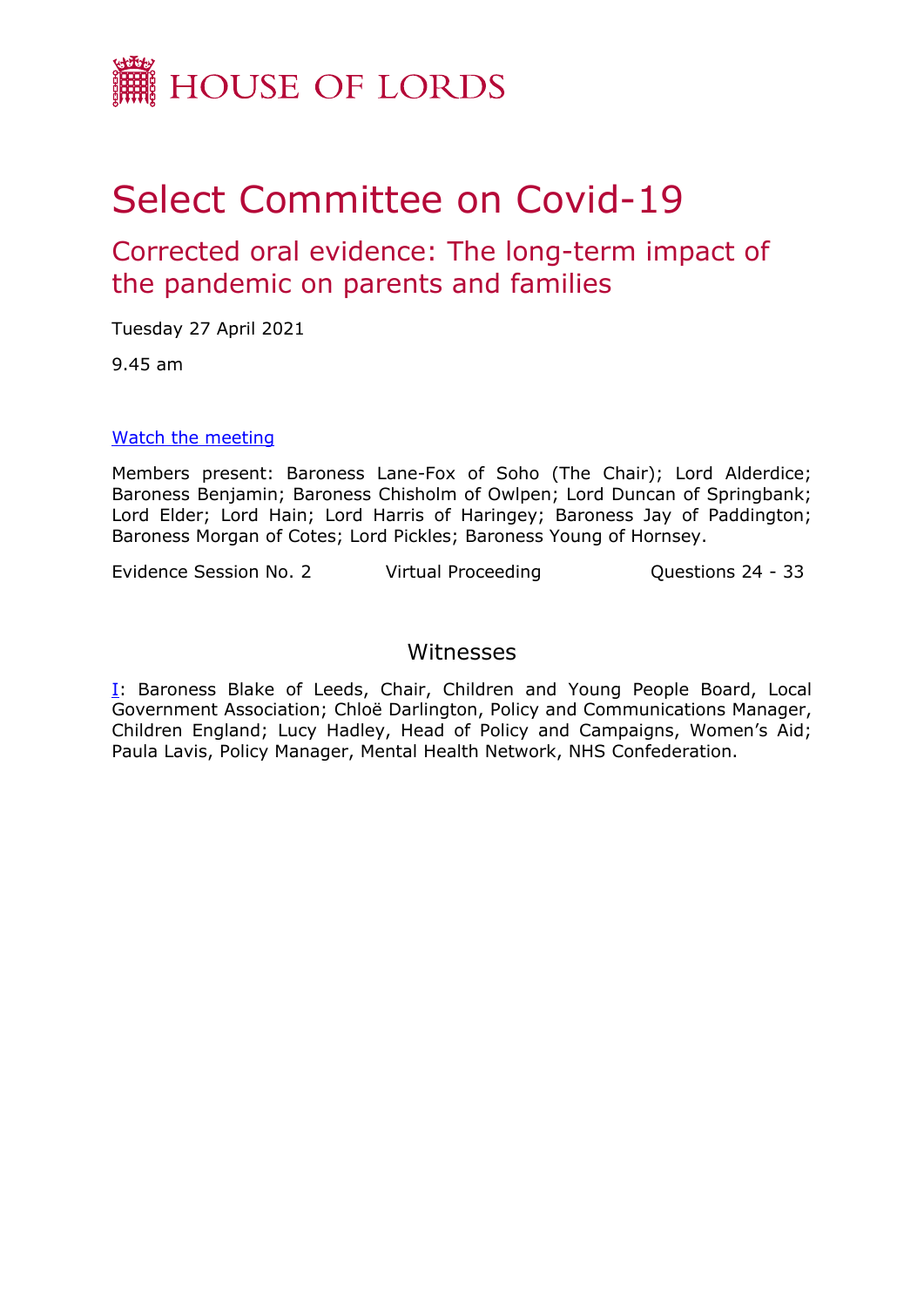## <span id="page-1-0"></span>Examination of witnesses

Baroness Blake of Leeds, Chloë Darlington, Lucy Hadley and Paula Lavis.

Q24 **The Chair:** Good morning and welcome to the House of Lords Select Committee on Covid-19. I am Martha; I am the Chair. I welcome all our witnesses here this morning. Thank you very much for joining us. We are having a recording of this meeting and a transcript, just to remind you of both of those things.

You will be aware that this Committee was formed to look at the long-term implications of Covid. We have done a few pieces of work in the not quite a year of our tenure. We looked at what the country thinks the long-term implications might be. Then we released a report on the effects of this rapid process of digitalisation on the country's social and economic well-being. Now we are looking at parents and families. This is our second evidence session in this inquiry. We are very grateful for all of your input and the testimonies you gave us in advance.

We have also had three or four sessions with parents themselves over the last couple of weeks, where we have talked to people about their individual experience. Understandably, when people have had such a shocking year from so many angles, it has been hard sometimes to pull out the longer-term themes and implications. That is what we would really appreciate your help in doing. We are obviously listening and hearing about what people are facing now, but we are really keen to point the Government towards policies and ideas for actions to prevent the implications of all this being too profound for too long a time. Please bear that in mind when you are answering.

It would be fantastic if we could go round and introduce our witnesses this morning, so that everyone has faces and names together. I am going to start with Baroness Blake, because I am sure you are known to many of us in the House. Thank you very much for joining us. Do you want to talk a little bit about why you are here this morning?

*Baroness Blake of Leeds:* Good morning and thank you for the introduction. It is good to see everyone on the call. I have recently joined the House of Lords. I was introduced on 25 March, so I am quite new in the House. The reason I am here today is that, until I was introduced into the House of Lords, I was leader of Leeds City Council and chair of the children and young people's board for the LGA. I am still chair, but I am stepping down from Leeds City Council and from the LGA role at the local elections next week. Before I became leader of Leeds City Council, I was the lead member for Leeds for children and family services.

*Paula Lavis:* Good morning. I am policy manager at the Mental Health Network at the NHS Confederation. We cover mental health providers within the NHS, the voluntary sector and the independent sector. We also cover mental health commissioning.

*Lucy Hadley:* Good morning. I am head of policy and campaigns at Women's Aid Federation of England. We are the national charity in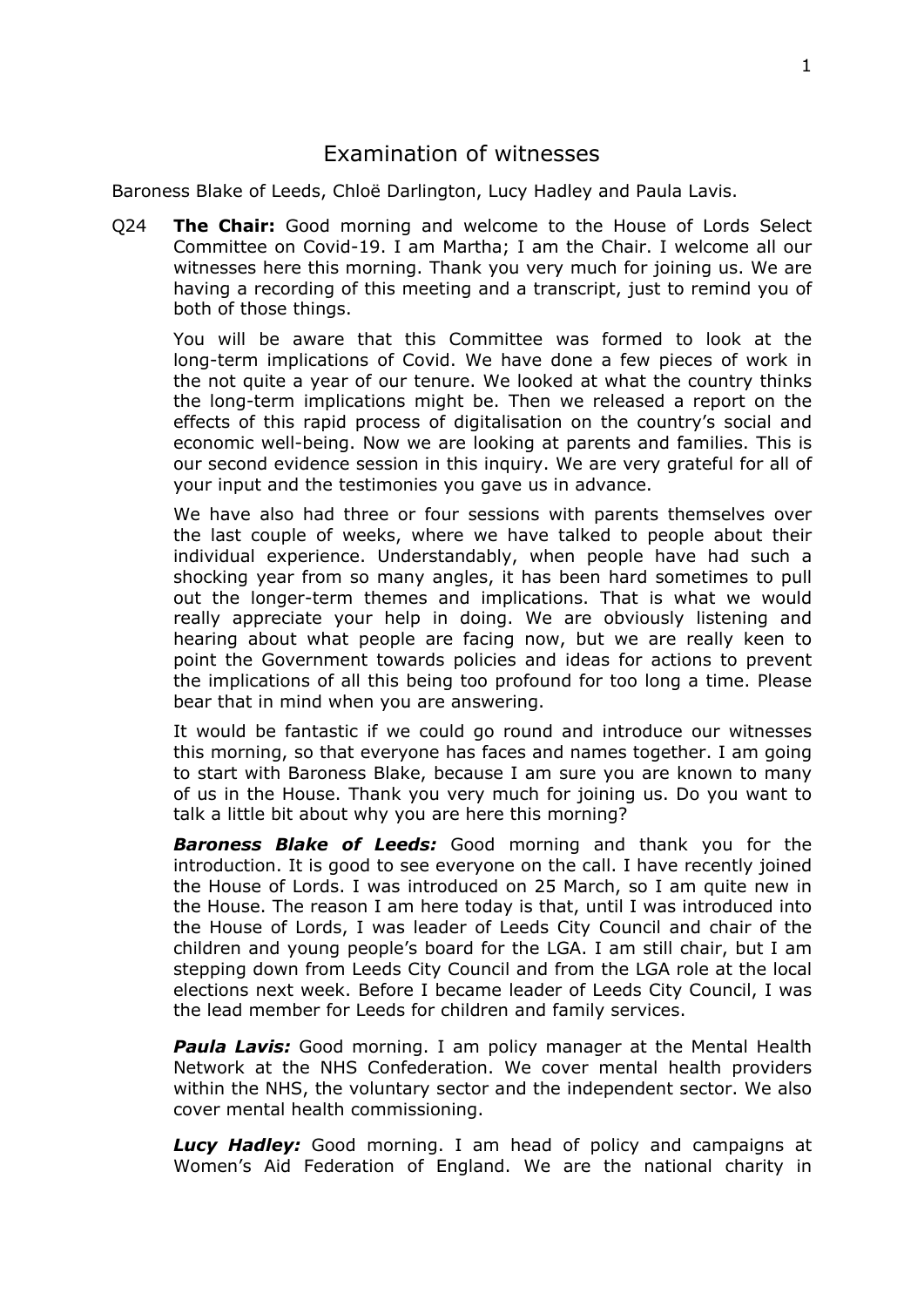England working to end domestic abuse against women and children. We are a federation of 170 local domestic abuse services across England, which provide around 300 lifesaving services to survivors of domestic abuse.

**The Chair:** I know we are all very keen to hear about this horrible consequence of the pandemic.

*Chloë Darlington:* Hello, everybody. I am policy and communications manager at Children England. We are the infrastructure body for the children and families voluntary sector. Our membership is 80 to 90 children and families charities around England. We also work, and have been working extremely closely over the last year, with the wider children and families sector.

**The Chair:** You all have a wide range of very relevant experience, so please jump in whenever you feel you have something you would like to add. I am going to start with some relatively general questions. Then we will get into more specific ones from colleagues. I am interested, focusing on that long-term view, in what you think about the impact on parents and families, and the need for services in the particular area that you are expert in. Would anybody like to comment on that general question about what you believe the long-term implications will be and, therefore, the need for the services you are familiar with?

*Lucy Hadley:* It is really important to say first and foremost that the Covid-19 pandemic did not cause domestic abuse or other forms of violence against women and girls. They were rife and prevalent beforehand. It is really important to make clear that only abusers are responsible for their actions. The evidence of the past year shows us that Covid-19 gave us conditions that led to an escalation of domestic abuse in all its forms, whether that is physical, emotional, financial, sexual or psychological. It also gave abusers tools to increase coercive control of women and children.

Around 67% of women experiencing abuse who responded to our survey said that Covid-19 had been used as a tool for abuse. That included using the lockdown measures as a way to increase isolation, preventing victims leaving their homes and using infection control measures to increase health risks to survivors. Many said that the pandemic had given the abuser more control over their lives, including economically. Child contact was named as a particular area of concern. Of survivors responding to our survey who had children, half said that the child had witnessed more abuse towards them. More than one-third said that the abuser had increased abuse towards the child directly too.

We know that it escalated experiences of domestic abuse that might have been there already. The conditions for it might have been there before, but it gave abusers new tools to perpetrate domestic abuse. At the same time, we also saw that survivors' access to the support services, gateways to help and routes to safety that they might have normally had, while that is restricted and difficult in normal circumstances, was even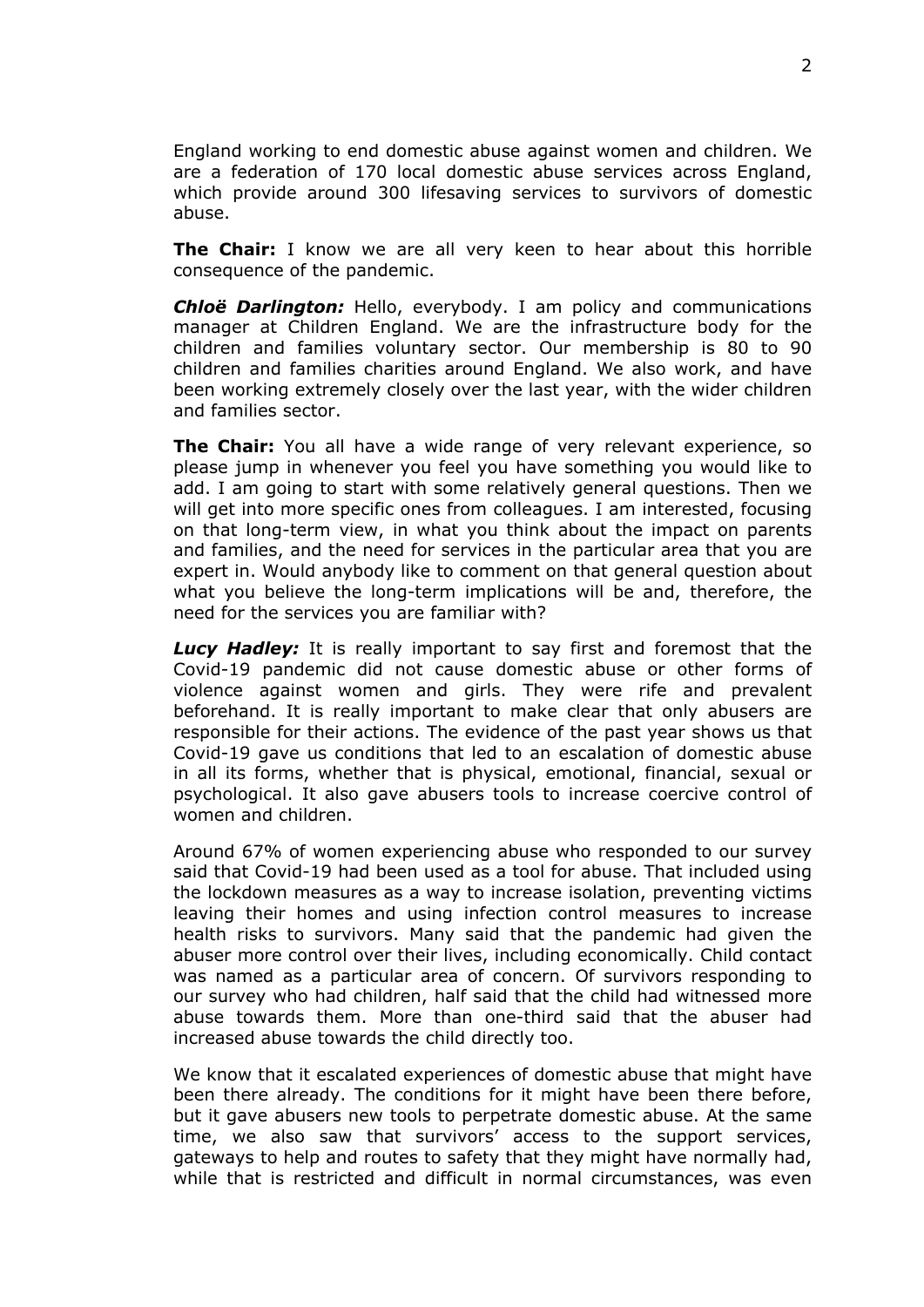further shut down. Again, in that survey, three-quarters of survivors currently experiencing abuse told us it was harder for them to leave. We saw real difficulties with survivors in accessing refuge services and reporting to the police and other statutory agencies during that time.

Taking those two things together—that the experiences of abuse were escalated but the routes to support were harder and more restricted—we can see that there are going to be increasing, more complex, more difficult and more entrenched needs of survivors and their children over the long term. Women will have been in abusive relationships for longer.

**The Chair:** That is such a vital statement. Can you give us a little more colour about what you mean by that and how you are thinking about the kinds of services that might be provided by local authorities, the third sector or organisations such as your own? That is on the longer view, as you spoke about the entrenched need for services.

*Lucy Hadley:* We know that women face huge barriers in accessing supporting and reporting domestic abuse anyway, but those barriers have increased. That means that the physical, emotional and financial impacts, as well as all the impacts on children, will have been heightened and escalated. That is likely to mean that the service and support that they need is going to have to be longer. It might have to be more intense. They might have increasing reliance on substances or other forms of coping mechanism. There will be increasing mental health needs. Those will all impact on the support and the length of the support that they need.

Our data from domestic abuse services in England shows that the average length of abuse experienced before accessing a domestic abuse support service is six years, and that was before the pandemic. We know that women experiencing domestic abuse right now may not reach out for help until well into the next decade. We need to be thinking that far ahead, in terms of planning the specialist support services that survivors need in order to escape and recover.

*Chloë Darlington:* From Children England's perspective, there are two important overall points to make. First, the pandemic has exposed and exacerbated lots of inequalities for children and families who were already under pressure. Families with a young carer, families with an autistic child and families whose first language is not English were not receiving enough help before the pandemic started. We know that we need more support in place for those families. That is not a short-term thing; that is a long-term thing. We have seen great practice emerge during the pandemic from charities that needed to be really responsive to those families. We need to put more support in place for those services to be able to continue.

The pandemic has affected everybody. There is not a child or family in the country who has not had a tough year. We need not just more specialised services for families under acute pressure, on low incomes or with a disabled child, for example. We need more universal services. We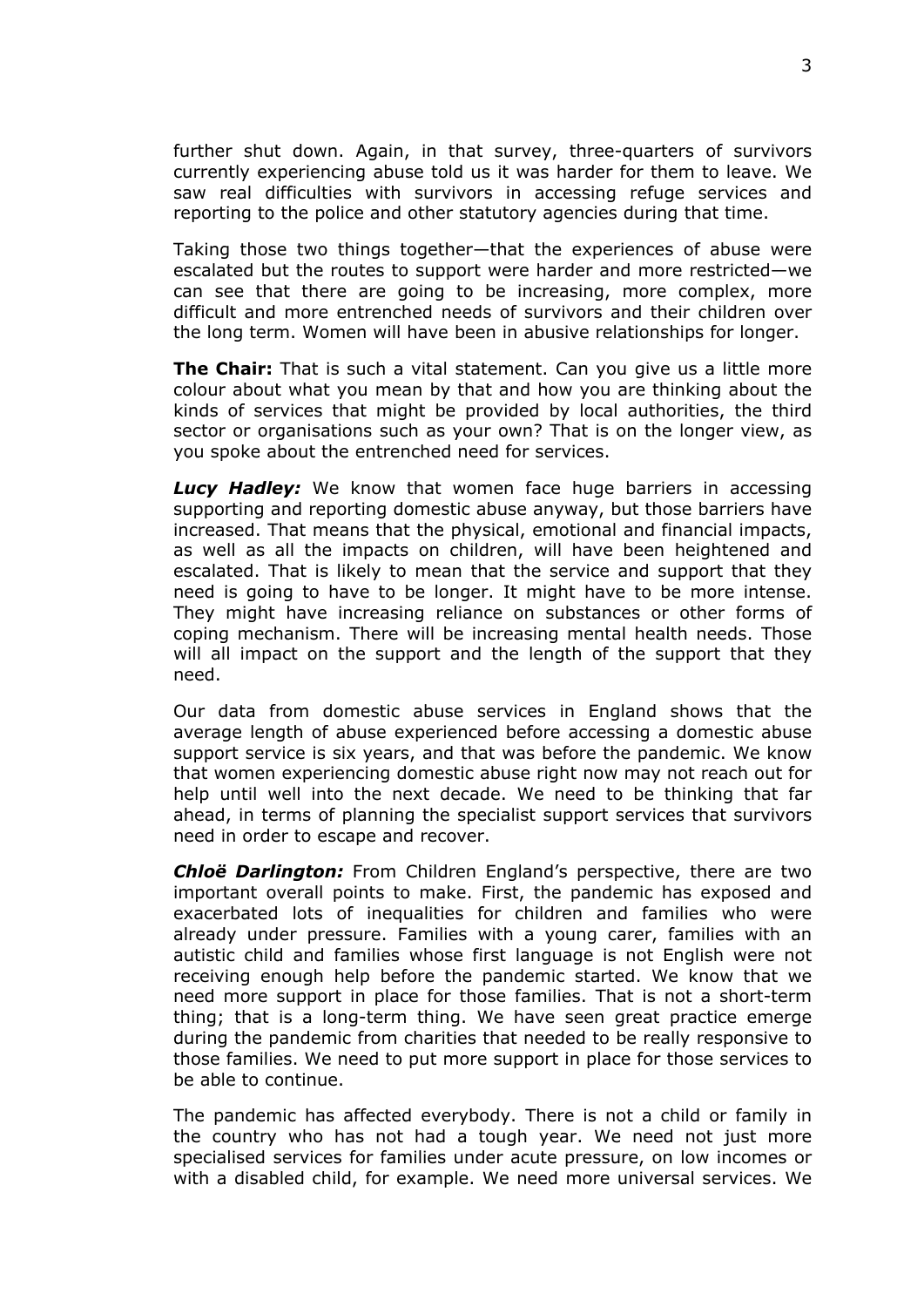do not need just services. We need healthy places, libraries, parks and all the things that would have supported families to have a better year than they have had, long into the future. Those are not temporary, nice-tohave things. Those are places that we need to build together.

We have seen examples of places doing that well under pressure during the pandemic. There are certain conditions we need in order to create those healthy places and for voluntary services to be able to be responsive to families who might never have needed help before, but lost their jobs during the pandemic, for example, and do not know where to turn for help. They will need easy-to-access services, drop-in centres, children's centres, things that might not look like services but look like responsive community support. We have examples of those now, but we do not always have the conditions for those to be easy to create in every area. Those are long-term conditions that we need to look at.

*Paula Lavis:* I want to talk about the impact on mental health. Based on demand modelling work, we anticipate that there is going to be an increase in demand for mental health services as a result of the pandemic and this is likely to continue for another couple of years. The impact will cover children, young people and adults. A number of forecasting tools have predicted what these numbers are likely to be. One such tool found that about 10 million people may need new or additional mental health support and 1.5 million of these will be children and young people. That is a modelling tool from the Centre for Mental Health, which also works with a number of partners.

We know that the pandemic is already impacting on people's mental health. Children and young people are of particular concern for us. The rates were quite high before the pandemic. In 2017, one in nine children and young people, five to 16 years old, had a probable mental disorder. This has already increased to one in six in 2020. We were not in a good place, in some respects, to begin with.

We know that referrals are continuing to increase. In January 2021, there was nearly a 30% increase in the number of people in contact with children and young people's mental health services, compared with March 2020. From talking to our members, they are particularly concerned about children and young people with eating disorders. We also know that there is an increase in depression, anxiety and self-harming.

To give you an example about the eating disorder issue, between quarter 1 and quarter 3 of 2020-21, the number of completed pathways for children and young people needing urgent care for eating disorders increased by 113%. That is rather shocking. Thankfully, a third were still being seen within a week, but that number has been dropping off due to the increase in the number of people needing services. For adults, there has been less impact, but still an impact. There has been a doubling of adults experiencing depression. One in five adults is likely to have experienced depression now, compared with one in 10 before the pandemic. Anxiety levels remain high, but have dropped off a bit since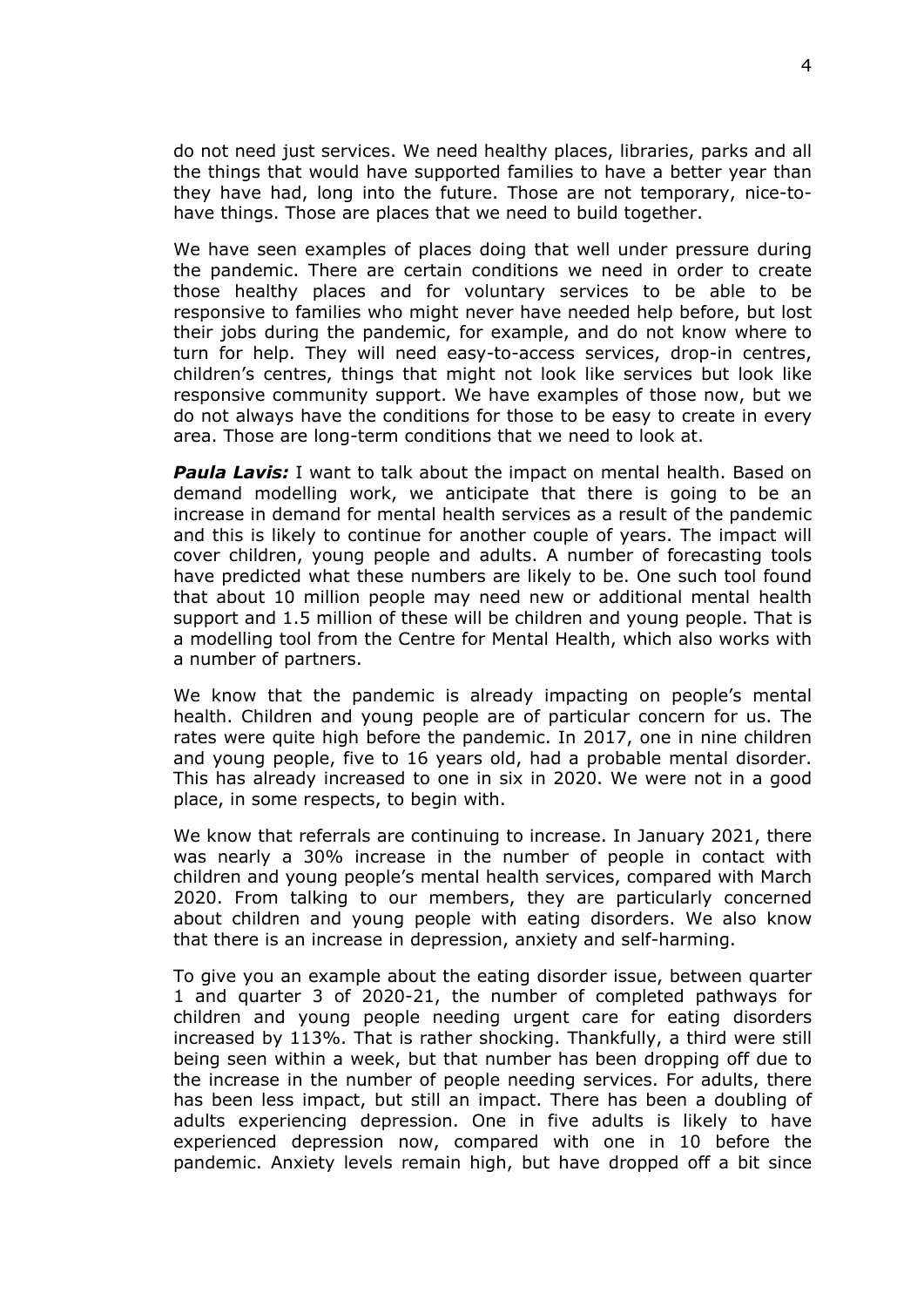2020. Well-being scores are much lower than they were pre pandemic. We have also seen an increase in use of alcohol in adults.

In terms of what services we might need, we have the Long Term Plan for mental health. We need that to be fully implemented to transform mental health services. The direction of travel is good, so it is about improving the whole spectrum of mental health services. Longer term, we need a much bigger focus on prevention and early intervention work as well. We still need more funding for the NHS to meet this increased demand, but one big problem is that we need an increase in funding for public health and local authorities so that they can do the early intervention work they are doing, as well as schools. There has been a big drive, through the children and young people's Green Paper, to provide mental health support teams and other things in schools, which is really important.

*Baroness Blake of Leeds:* We are starting to develop a few common themes here. I would like to highlight that, prior to the pandemic, children's services across the country were already under enormous pressure. We have seen something like a 24% increase in the number of children and young people coming into care between 2010 and 2020. Of course, there are all sorts of discussions we need to have about what that means for each individual child who goes into care and the wider impact on their families. We need to think about the outcomes for children and young people, and their journey into adulthood.

One of the highlights, in terms of what we are looking for through local government, is how we can achieve a sustainable funding model that works in the best interests of children and young people. We know that, over the 10 years, there has been a  $E15$  billion reduction in core government funding. One area we have particular concern about is the reduction in the early intervention funding of around  $£1.7$  billion. The Early Intervention Foundation estimates that the delay in intervention that this leads to results in a tenfold increase in the funding needed in the later lives of these children and young people. That is equivalent to £287 per person.

In Leeds, we are able to invest disproportionately, if you like, in early intervention as a result of the intervention that we had back in 2010. We need to get across to government departments that early investment leads to better outcomes for children but also a dramatic reduction in costs, which can then be invested in areas of work such as family intervention, support for families and preventive work. It is that model that we need to really get to grips with.

We have seen really good examples through the troubled families programme, for example, of where different agencies coming together can have a dramatic impact. In the light of the other evidence you have just heard, we have seen, even before the pandemic, a dramatic increase in presentations of mental health problems in children and young people, which is on the increase unfortunately, as we know.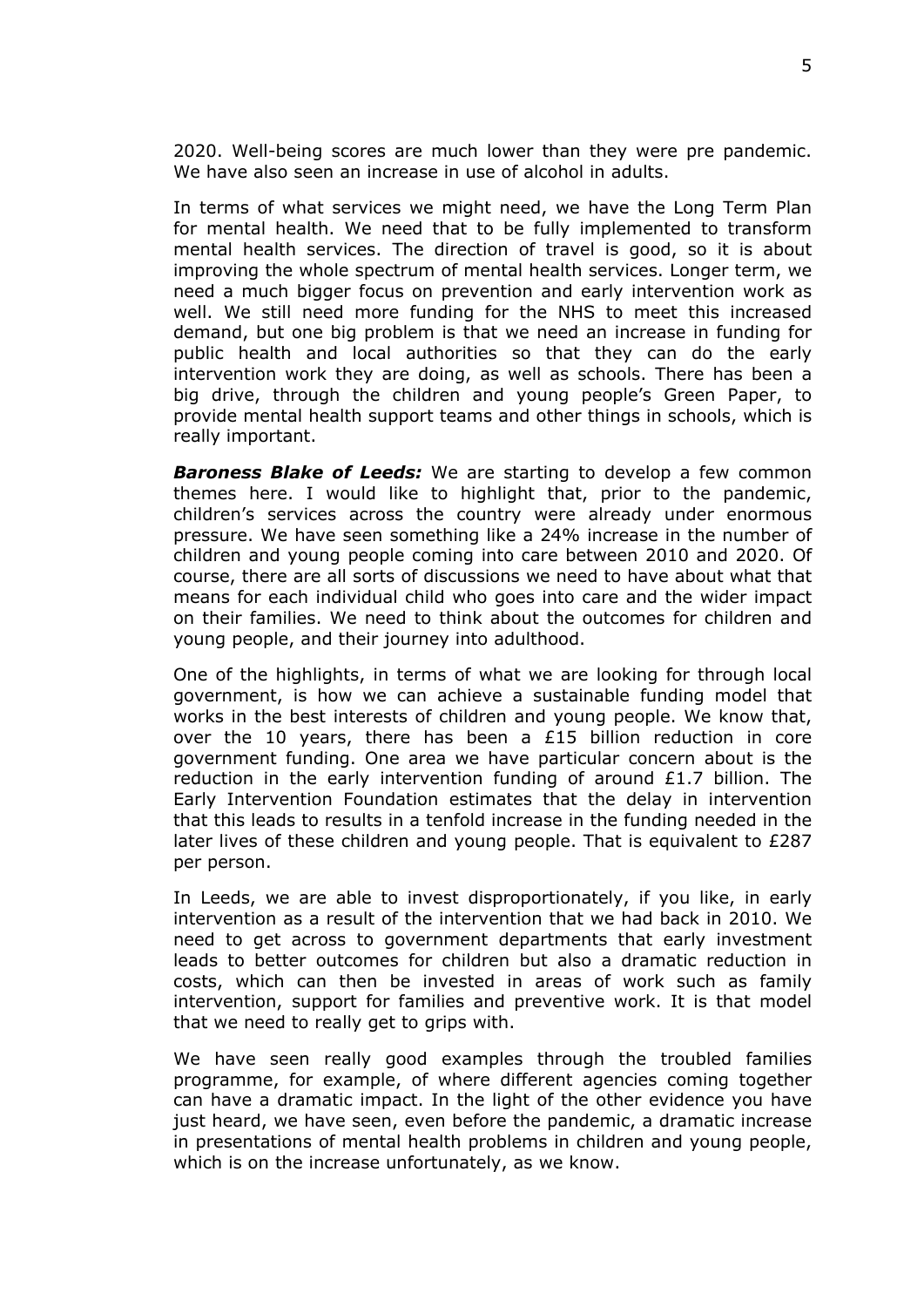One area of work that we could look at very closely is the work that Lord Laming has undertaken on the criminalisation of children in care. While a significant number of children in care do not end up in the criminal justice system, he found that around 50% of children in custody have been in care at some point. We need to pull these bodies of work together.

From a local government perspective, looking at the longer-term impacts of Covid around the areas we have already discussed, we would like to ask for a much more multidisciplinary approach from government, so that far more government departments are talking to each other, in the way that local government and local health services have been asked to do over a number of years. One way we could help with this, given the seriousness of the issues facing children and families as a result of the pandemic, is to consider whether it would be appropriate to have a specific Minister with responsibility for pulling all these strands together.

One area of work that we did in Leeds, for example, was to impress upon everyone in the system that children are everyone's business. Every department and every aspect of public service has a responsibility for children and young people in some way, shape or form. How can we all recognise that the pandemic has had a dramatic impact on an already difficult situation? What mechanisms can we bring into place to pull this together, to help us in the difficult journey that we have ahead?

**The Chair:** We will come on to specific recommendations for government at the end of our session, so thank you for that. I can see my colleague, Toby, has a question. I am going to bring him in and then I have another question I would like to ask about specific groups and inequalities.

**Lord Harris of Haringey:** I wanted to pick up one point that I think Chloë mentioned about the importance of communal healthy spaces. I would be really grateful if she could expand—and if anybody else wants to comment, that is fine—on what she envisages those looking like. That is not just about open air, fresh air and so on. It is also about areas where people can interact and find mutual support. This has come up in our earlier sessions in this inquiry and I suspect it may come up in future sessions. It would be useful to have on the record some ideas as to what that might look like and how that can provide support.

*Chloë Darlington:* That is a great question. To answer that, I would like to refer to work we did with young people last year, which I think was brought to the Committee's attention before we had finished the work. We are working with young people to look at what the welfare state would look like if they had designed it. That includes looking at neighbourhood-level support, services and interactions. When our young researchers spoke to them, young people had a really clear idea about how important communities and neighbourhoods are. They do not see their lives in terms of institutions and services. Their lives are lived in the round and everything should be connected.

They talked about the importance of feeling safe on the street and of green spaces. They talked a lot about how they do not feel they have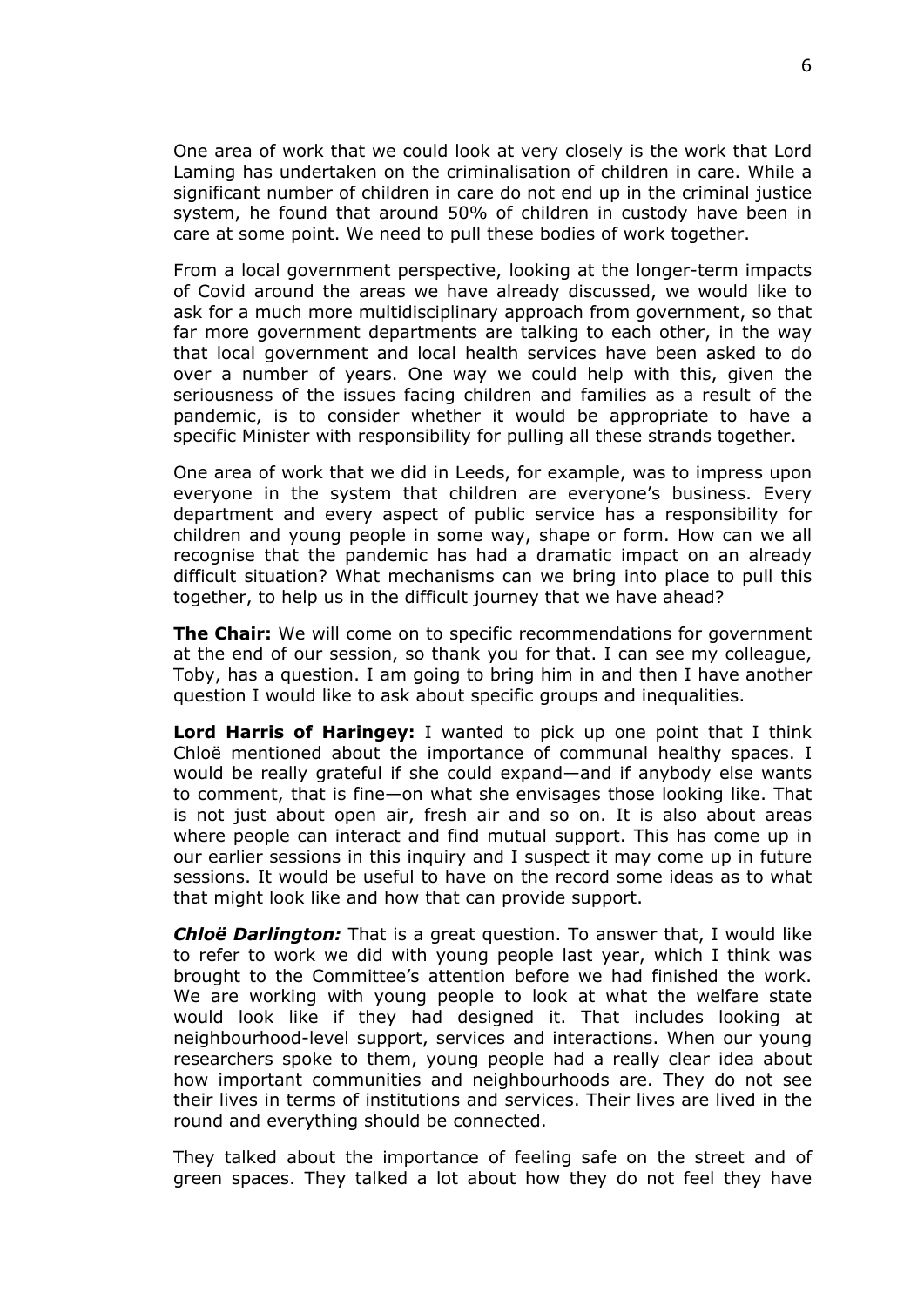places to go that do not involve spending money. They talked about the importance of intergenerational spaces. Children and young people do not feel that it is easy to meet people from other generations in a positive way. There were some telling comments about how young people feel that there is a social life in their areas that they can be part of, but they are not part of local democracy. I think they would feel that services were better designed for them and they were much more respected as citizens if they were equally involved in council business and local decision-making. At the moment, they do not feel as though they are.

Where there are services and spaces, young people have not been involved in designing or making decisions about those. They are full of ideas for what those intergenerational spaces would look like. If you want ideas for local hubs that are focused on health or well-being, or community projects that are connected to schools and health services, they have loads of ideas such as that. They see how important it is that all these things are connected, can talk to each other and are not for specific generations, but that all generations can come together, start initiatives and asset-based approaches in their community, and work together. There is plenty more that we can send the Committee if you would like to know more about that.

**The Chair:** That would be great. Thank you.

**Lord Harris of Haringey:** I would certainly welcome that. The intergenerational point sparks a memory from many years ago, when I was a local councillor. In the ward I represented, we had, frankly, a town planner's fantasy about intergenerational contact, which did not work for anybody. The young people annoyed the older people, because they were racing round on bicycles, or the smaller ones on tricycles and so on, causing noise and upset. The older people did not like that. The older people seemed to be getting in the way of the younger people. How do you build that arrangement where everybody feels comfortable? That may be too big a question for today's session, but it was sparked by what Chloë said.

*Chloë Darlington:* I would not want to cast aspersions on how that intergenerational space came into being. Talking to our young people, all those different generations need to be involved in creating the space. Perhaps that was designed top-down by professionals. I have nothing against professionals, but people in communities need to feel ownership and participation in those spaces. The young people and the older people we speak to both aspire to have those intergenerational spaces. It is not that it is not wanted, but it is perhaps that the people it is for are not involved enough in creating it.

**The Chair:** To remind people, it would be helpful to stay focused on the impact of Covid-19 and particularly the impact for services. I am worried we are going to stray off into a huge number of other areas about redesigning services, but could we try to keep to the lens that the Committee is looking through?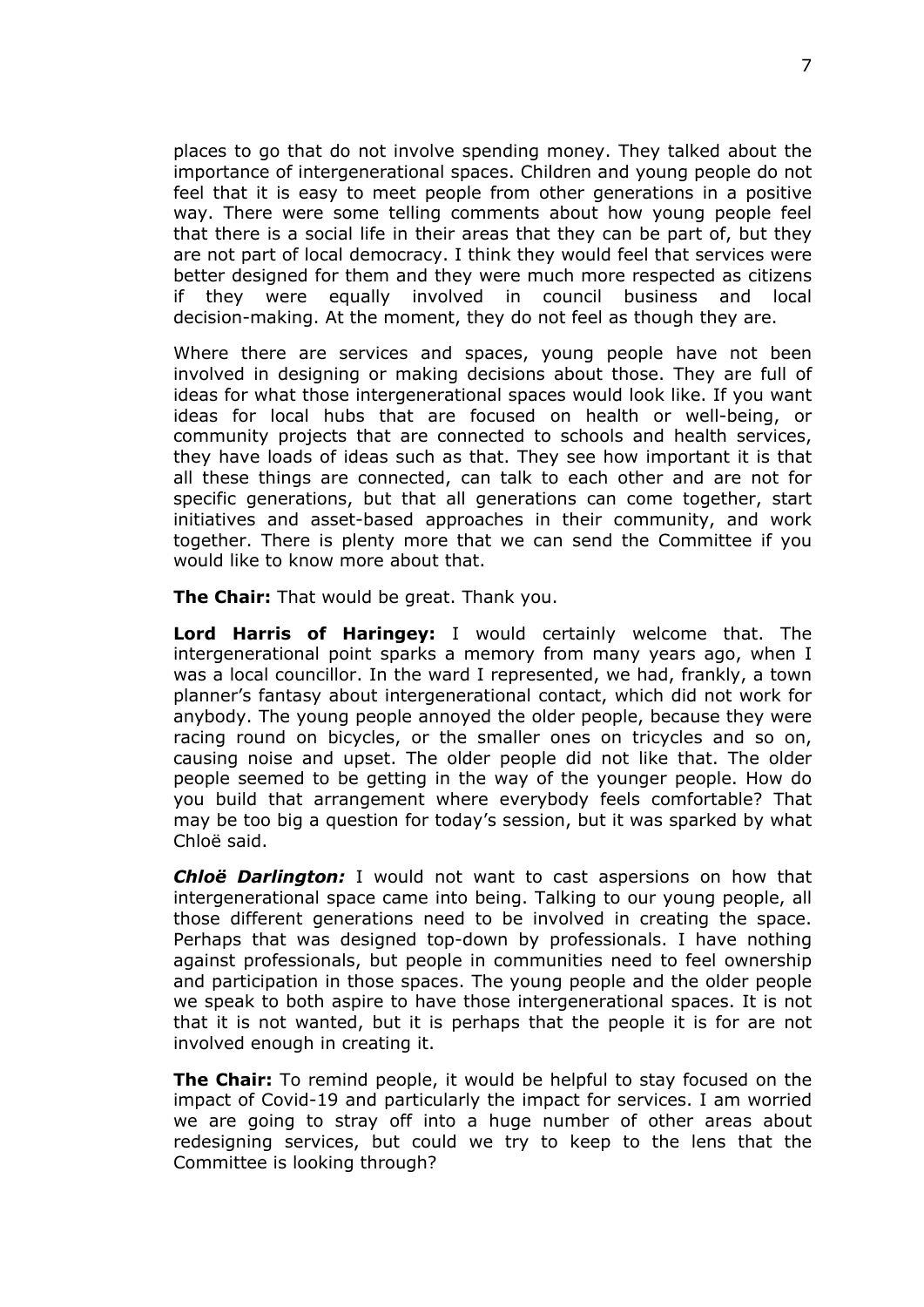Q25 **Baroness Jay of Paddington:** This is a narrow services question. Several of the people who spoke at the beginning talked about expanding health budgets and looking at health in a more general and multidisciplinary way. I would like to know what their reaction is to the abolition of the Public Health England institution and how they think that that is most satisfactorily replaced. It is a general question, although it was raised in the context of mental health services, where it is obviously very important.

**Paula Lavis:** However Public Health England is reformed and wherever it lives, it definitely needs a strong focus on public mental health. Public Health England did some great work on trying to get that rolling, but, in local terms, the budget is ridiculously low. The public health budget has been cut anyway. There is more of a structure around what people do on smoking cessation and things such as that, and less around mental health. It is so important in trying to prevent what we are seeing at the moment, which is basically services being overrun. We definitely need a good focus on early intervention and public health is part of that answer.

**Baroness Jay of Paddington:** Perhaps Baroness Blake would help us. I was hoping that you would have specific thoughts about the replacement for Public Health England. That has been the central national structure that has been responsible for all these questions.

**Paula Lavis:** We still do not know quite what the replacement will be.

**Baroness Jay of Paddington:** I am asking you what you would like to see.

*Paula Lavis:* I would possibly see it apart from the NHS but still linked in. For children and young people, it still involves health visitors and school nurses, who are obviously part of the public health team, local authorities, schools and all that, but it still needs to link into the NHS. Whatever the move is, maybe just talking locally rather than nationally, we want one of the drivers to be about linking up. That is thinking about what else is happening nationally with the integrated care services. That is what we want to see locally or at system level. It is how those things link up to improve the lives of people in the population.

*Baroness Blake of Leeds:* Thank you for the question. It is a really important area. Particularly in our response to the impact of Covid, our view from local government is that the local public health networks were not used enough during the pandemic. They have the expertise. It is their role to go out into communities and seek out infection, for example, working with our environmental health colleagues. Rolling back a bit, I believe that moving public health into local government was a very good move. The origins of local government were around addressing the health needs of the population.

I am not so concerned about the replacement of Public Health England itself, but we need to make sure that local public health teams, working through local government, in partnership with local health partners, are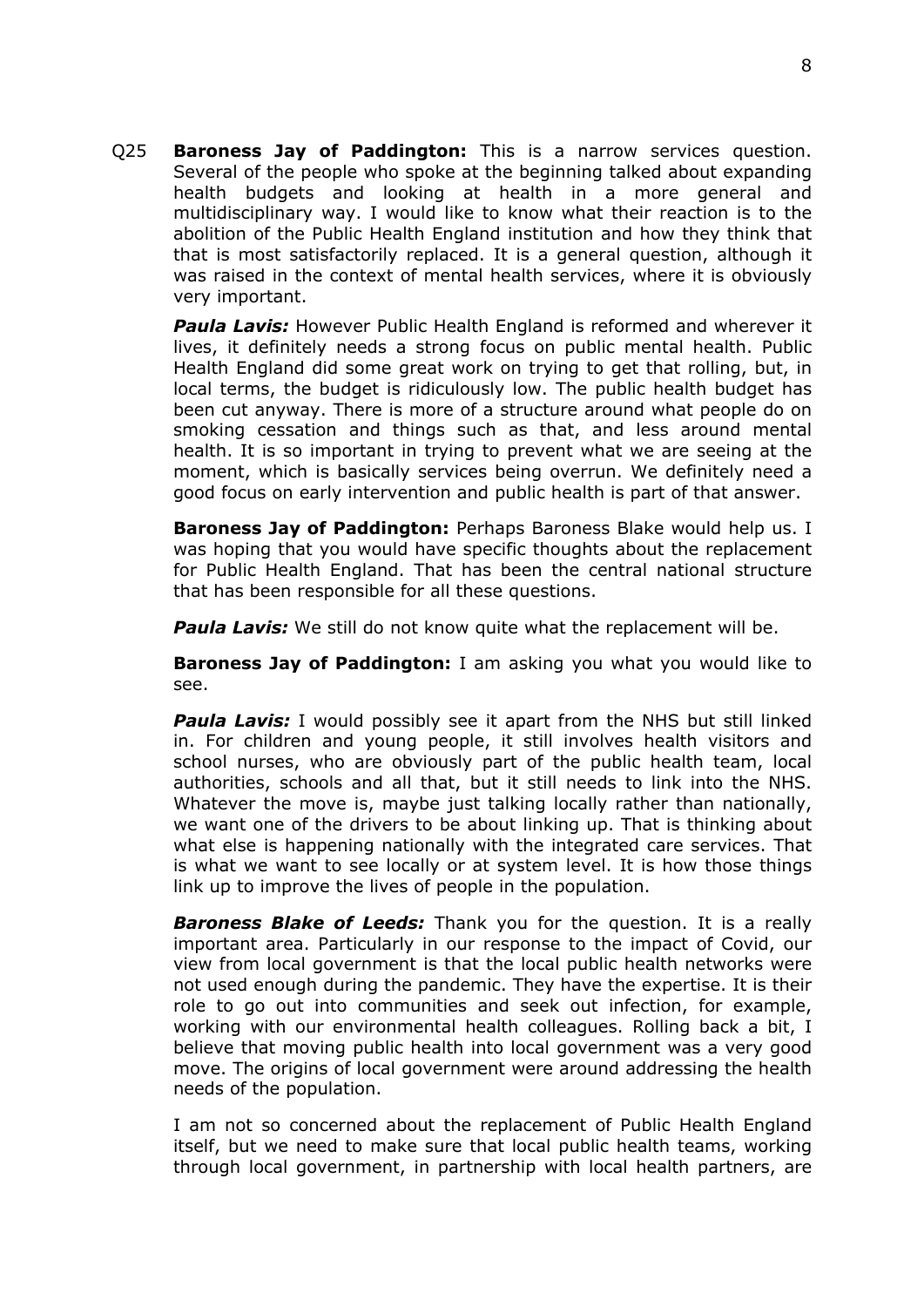empowered to do the job that they do so well. We are concerned about the reduction in funding. Over £700 million has been taken out of public health since 2015. I am slightly concerned that, because public health funding was taken out of the NHS, it then leaves the ring-fencing that has protected NHS budgets.

That is of concern because clearly, as well as dealing with the pandemic, we need to look at the resilience of the population in health terms, which has been so cruelly exposed by Covid-19. It is that lack of resilience: the underlying health conditions in so many of our communities, linked to deprivation in particular, but also healthy weight and life expectancy, for example. All those areas need to be addressed by enhancing public health budgets, working with local partners, addressing specific local needs. That area needs enhancing and strengthening. With the changes and the rollout of the ICS structure, making sure we have local government at the front and centre of those partnerships is going to be absolutely critical if we are going to help build up the resilience of public health in the population.

**Lord Hain:** I am sorry to trouble you again, Judith. Could I ask you to give us more texture on the fact you gave us of £15 billion of cuts in these kinds of services? During the pandemic, what would you have wanted to do that you could not do because of those cuts?

*Baroness Blake of Leeds:* The pandemic was especially difficult because we could not have the face-to-face connection with our families, and particularly when schools were not operating. You rely on a network of professionals who have contact with children and see the early signs that things are untoward. It is the whole area of early intervention, the family group conferencing, the intensive support work that needs to go in when the early identification of a problem comes to light, and how you put the support mechanisms in so that it does not reach a crisis situation.

Unfortunately, we expect that, as young people and children are going back into school, some of the really awful circumstances that we have already heard about this morning will start to play through. If we do not have the funding in place to do that intensive, early, multidisciplinary work, I fear that we will start to see more children coming into care.

The other area of work that I hope we can really focus on is the wider role of families when individual family units get into difficulties. We have a very good programme of kinship care, for example, but it is resourceintensive. We have seen an increase in budgets going into children's services, but the demand is so high that we have seen 85% of councils having to spend over and above their budget, I think to a tune of over £800 million.

When you look at councils that are getting into difficulties financially and track it back, you will often find it is a result of the increase in social care costs. We hear a lot about that for adults, but less so for children. It is really getting across that we need to shout out louder about the need for investment in children's social care but, most importantly, in the support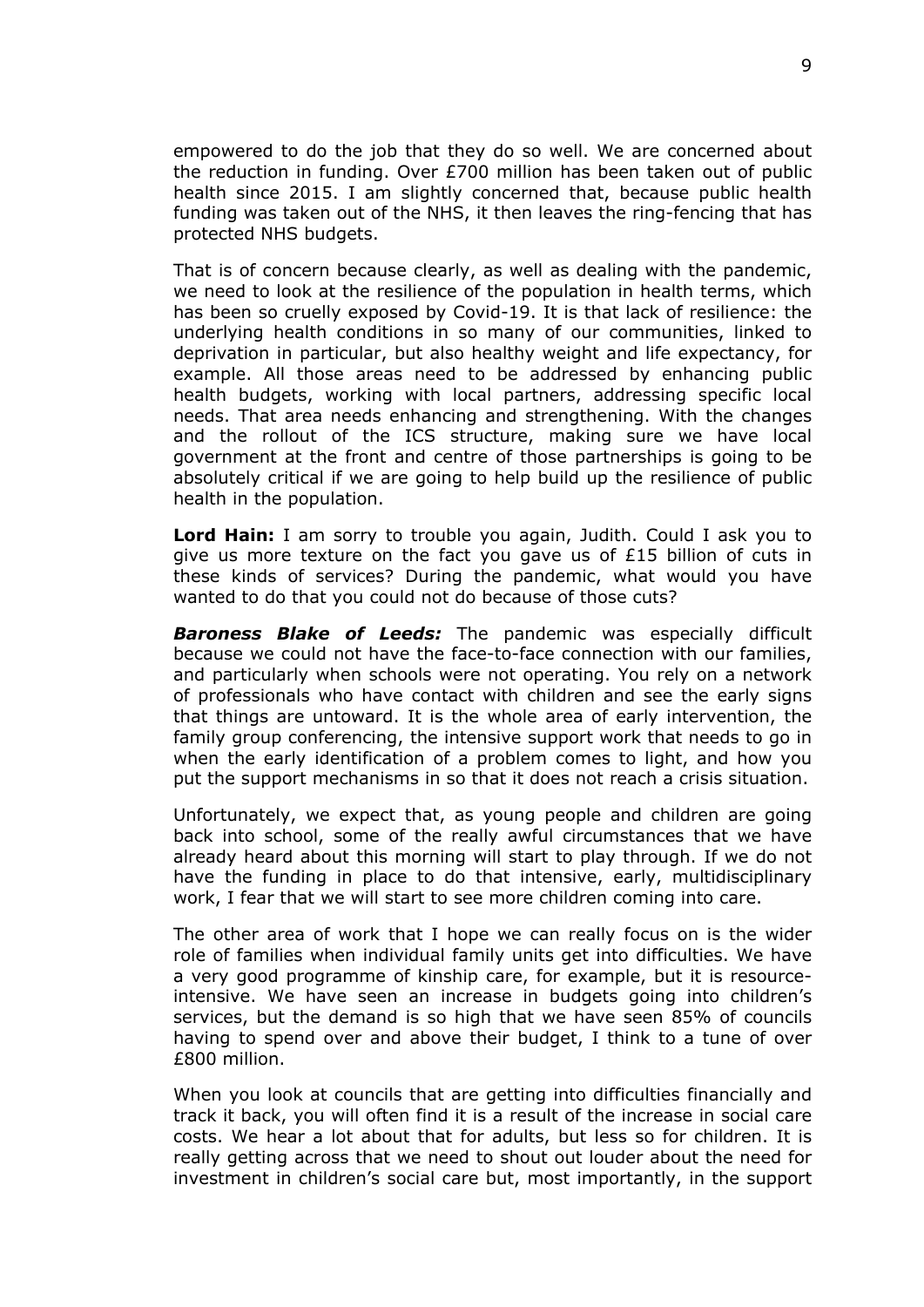work that means that we can safely reduce the number of children in care, with proper support in their communities.

Q26 **The Chair:** I know my colleagues have some more questions about children in care. That may come up later, so thank you for that. Before we move on, I want to get your perspectives. A theme that has emerged from all our work over these last 10 months has been about inequalities in different demographics and ethnic groups. I wonder if you can talk a bit more about the need for services within the black community, the Asian community and any other groups that might be particularly vulnerable, so we get an understanding of how you are seeing different vulnerable communities and the inequalities.

*Paula Lavis:* I can start from a mental health perspective. We know that people from BME backgrounds have been disproportionately impacted by the pandemic and this has also played out through mental health. We know from various research that, for instance, men from racialised backgrounds are reporting higher levels of distress. That is from a Centre for Mental Health report. It is the social determinants of mental health, the job losses and disruption to education, that are impacting on them.

Kooth, which is a digital provider of services and counselling for young people, also found, in studying its data, an increase in mental health issues for BME children and young people, such as suicidal thoughts, selfharm and anxiety. It is much higher than in young people from white backgrounds. Even before the pandemic, there was a disproportionate impact particularly on black children and young people. I suppose it goes across the board of the social determinants. In terms of education, young black boys are far more likely to be excluded from school. There are all those sorts of stressors in their lives, so this is a further impact.

**Lucy Hadley:** Prior to the pandemic, we had very clear evidence that survivors of domestic abuse, who face different forms of inequality and discrimination, face increasing barriers to reporting domestic abuse to the police and accessing help. That has a huge impact on their long-term experiences of domestic abuse and the long-term effects it has upon them.

Research from our sister organisation, Imkaan, has shown very clearly that through the pandemic, in addition to the increased health impacts on black and minoritised communities that have already been discussed, violence against women and girls, and domestic abuse, has had a disproportionate impact on black and minoritised communities because of those barriers to seeking help. That has created what they call dual pandemics. The inequalities that black and minoritised survivors face have been intensified and increased during this time.

We know from a project we run called No Woman Turned Away, which provides additional support to women facing barriers to accessing a refuge space, that around 40% of those women each year are black and minoritised women. Around 25% each year are women with no recourse to public funds because of their immigration status. We know that the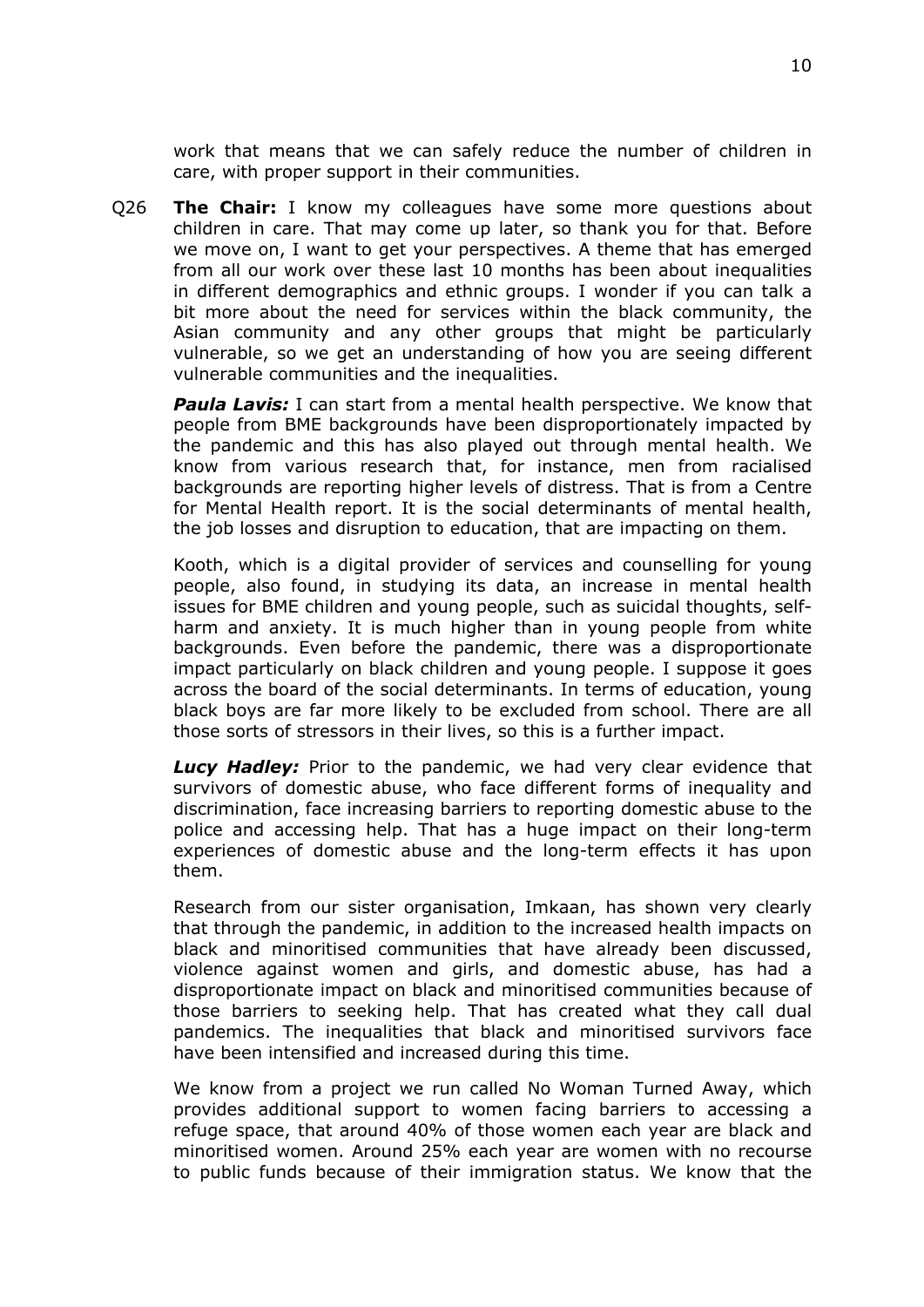barriers to seeking help are much greater. That has been intensified this year with the health impacts.

*Chloë Darlington:* We worked with several children's charities over the past 12 months, surveying front-line children and families professionals to find out what they are concerned about during the pandemic. While they had profound concerns about all children and young people, particularly their mental health and anxiety levels, there were certain groups of children that they were particularly concerned about.

Some of these are children who will already be known to services. There are children with special educational needs and disabilities, who we hope would have an education, health and care plan, which means they are already receiving support for their needs. For instance, children on the autism spectrum have had a particularly tough year, with the change in routine, the removal of services and the switch of everything from faceto-face to digital. Children's professionals are very aware that those groups have had a really tough year. That could cause some long-term damage. It is not just a month or two here and there.

We also need to think about children and families who will not be so visible. The children's sector has always found it difficult to know exactly where young carers are. They do not necessarily come forward. They are difficult to identify, so there will be children and young people who have not had any respite from their caring responsibilities for the past 12 months. They may not know to come forward and talk about that. They may not have time. They may not come back to school.

There are asylum-seeking families and families with no recourse to public funds whose first language is not English, who have never been in touch with services and are frightened to be in touch with services, who will be facing destitution, but who may be very difficult to reach. Charities are concerned that they will not be able to reach those families, or indeed, if they do, find the most appropriate help for them.

There are families who are in economically very precarious situations, who have been using credit cards or building up household debt over the past 12 months, who do not necessarily look like they need help right now. They are building up financial precarity in the same way that a lot of charities are, and that is not sustainable. They might be in rented accommodation. They might have had a rent holiday. That is going to stop at some point. They might be facing eviction. It is going to be difficult to know who and where those families are, but they will need help at some point.

*Baroness Blake of Leeds:* One area we have not dwelled on enough in terms of young people's mental health is the general area of bereavement. Young people living in areas of high deprivation often suffer multiple bereavement experiences and the pandemic has brought that to a new level. We need to look at how we can get more investment into bereavement services, recognising the particular needs that that would bring.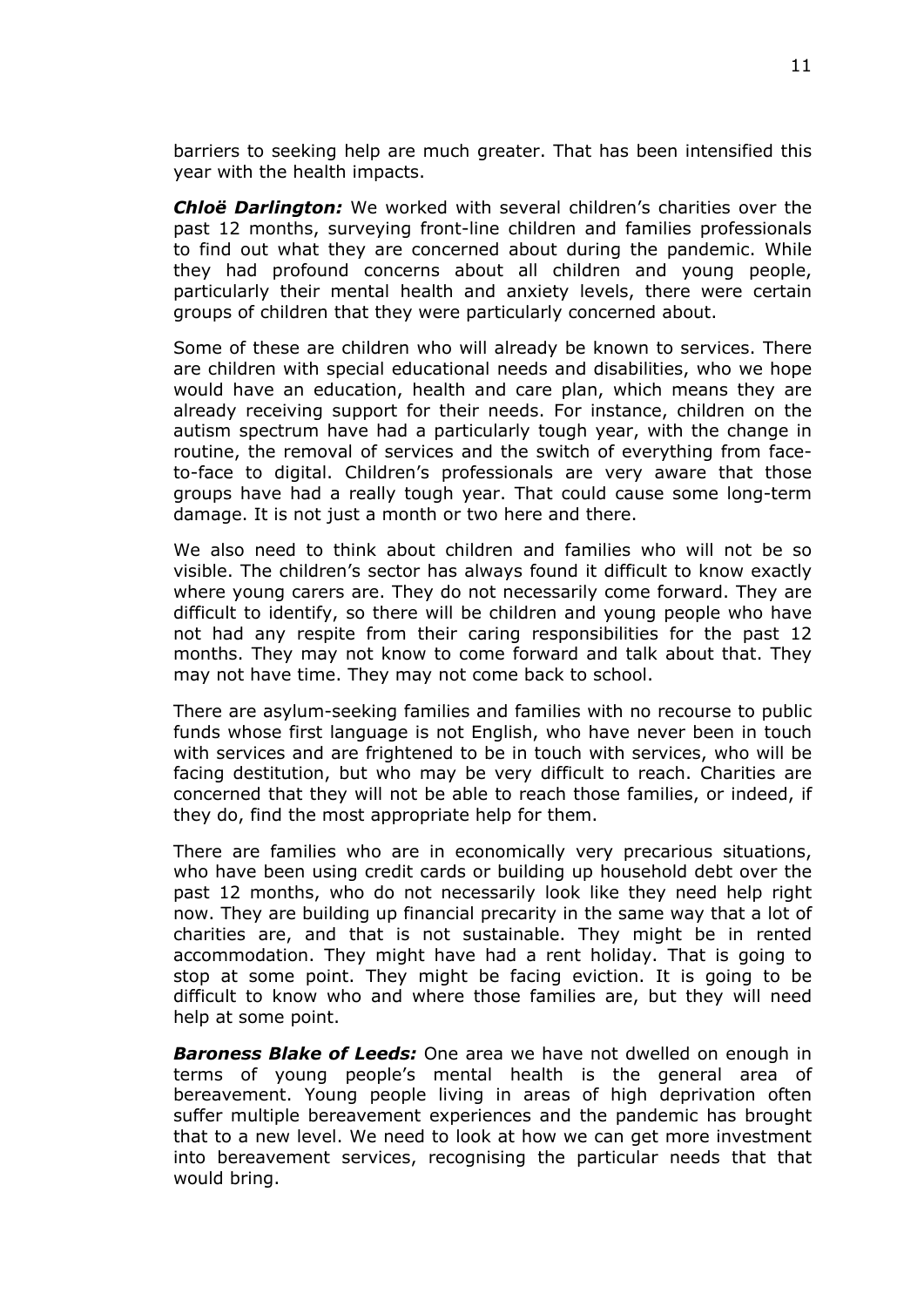We are very concerned about the increase in poverty we have seen through the indications around the claims for universal credit. We do not know yet how long term those issues are going to be. Our concern for young people is particularly around employment and skills. Where young people did not have access to appropriate remote learning when they were not in school, what impact will that have on their results this year and their access to further training or employment? Those are areas we really need to look at.

Another area we have not considered in enough detail is early years. A report has come out in the last day or so about the reduction in speech and language expertise going into early years. Some young children have just been removed from early years because of the financial circumstances of their parents. There are whole areas there that we will need to be very mindful of, to make sure that, together, we get the resources and services where they are needed.

Q27 **Lord Alderdice:** I have two questions that may be connected with each other. First, you have described very clearly the profound resource problems that you have seen until now and see stretching out into the future. You have described huge problems. In a number of the reports, in addition to those problems of resources, there seems to have been an indication that things were getting worse before Covid. I wonder if you have any thoughts about possible reasons for that, in addition to the question of resources, which you have mentioned very clearly. Are there are other pre-Covid reasons why things have been getting worse? For example, you were talking about a 24% increase in children coming into care. That is just one measure, but there are others.

Secondly, Covid has clearly exposed, exaggerated and increased problems. Chloë, you mentioned how this was the case. Are there any qualitative differences between what was happening pre Covid and what is happening now? For example, isolation is obviously something, as you mentioned, with a whole series of consequences, and was not necessarily resolved by digital contact. Are there any other things that you would identify as specific consequences of Covid, as distinct from the exacerbation, exaggeration and increase of problems that were already there and that Covid has made worse? Almost everybody has said things that point in the direction of possible answers.

*Chloë Darlington:* To talk about the second question, what is qualitatively different about issues with children and young people now is the disconnection that they have suffered for the past 12 months. This is probably the first time in their lives that they have experienced anything on this scale, as it is for a lot of us adults.

The reports from front-line children's professionals over the year are really profound and unsettling about the existential levels of anxiety for children and young people. They have realised that schools can be closed down. I do not think any of us thought that when we were at school: that school was something that could just stop. The services that were supporting them, the workers and trusted professionals they relied on to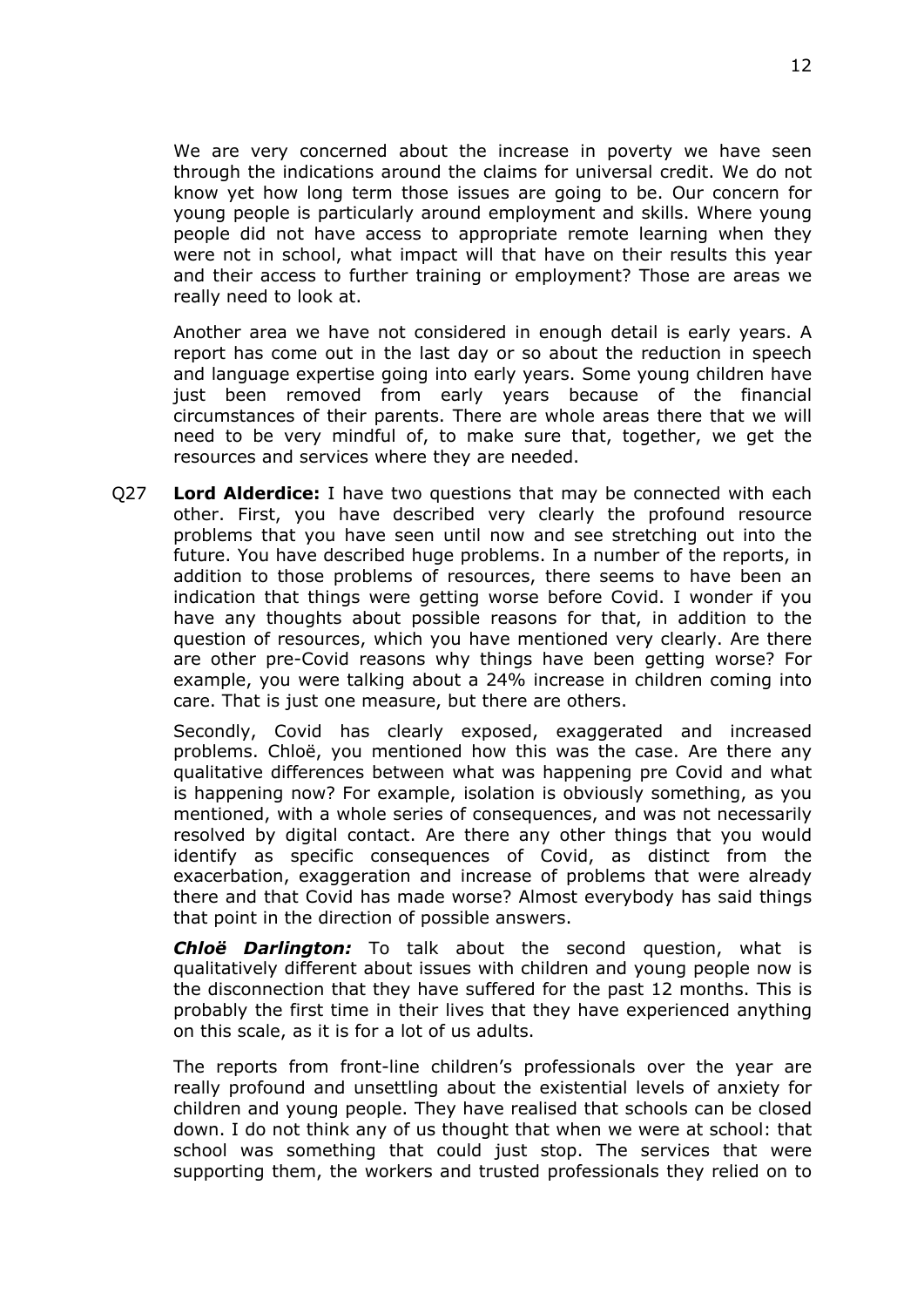speak to in person every week, suddenly stopped talking to them. That affects different age groups differently, but that will have affected all age groups in some ways.

It will be very difficult to tell what that looks like for each child and young person, as they come back to school or whichever public setting they are coming to. It may not even be visible, but the anxiety for younger children is that kind of social disconnection. They have suddenly had all their friends and that support network removed. For older young people, their futures seem as though they have been removed. Their exam results are fairly arbitrary. Their future employment prospects are totally unclear, and it was worrying already. It looks like there is a cliff edge for their futures at the moment.

How we support them as they come back to what might or might not be a normal world is crucial. If we tell them, "We have to go back to normal. You just have to pass your exams. Do not worry; the jobs will still be there", we are not doing justice to the profound anxiety they have been experiencing for over a year. We need to be inclusive rather than exclusive. We need to recognise lots of different behaviours. Schools and teaching staff need to be able to recognise that different behaviours will be expressing distress in different ways. There is no single way that those young people will communicate their anxiety.

They will not be ready to get back to normal, sit exams and learn well unless they have that much more basic need of well-being and feeling like their futures have been restored. They also have not been listened to over the past year. We have had lots of political and public debate that has involved adults who are more affected by the pandemic. Children and young people have told us that they do not feel like any policies are designed with them in mind. Nobody has asked them what they think. It is very important, as they come back into public life, that they feel listened to and we hear their account of the pandemic, not just what we think it was.

*Lucy Hadley:* On the first question, funding was absolutely the number one concern of the specialist domestic abuse sector before the pandemic. The sector was unable to meet demand, so 57% of referrals to refuge in 2019-20 were declined and we are 30% below the recommended level of refuge spaces in England. These issues are not new, and the concerns of demand and capacity are not new either. In terms of whether it was getting worse, we were seeing the cumulative impact of short-term funding pots and solutions for the sector, not the long-term sustainable funding approach that we need and that other speakers have highlighted in other areas.

That needs to include all departments with responsibility for domestic abuse. Particularly, we see real gaps in health and education spend on domestic abuse. It is largely from MHCLG, the Ministry of Justice and the Home Office. We do not see those other departments that have a real responsibility investing in the same way. We still have a massive gap, in terms of the funding that we estimate. We estimate that around £393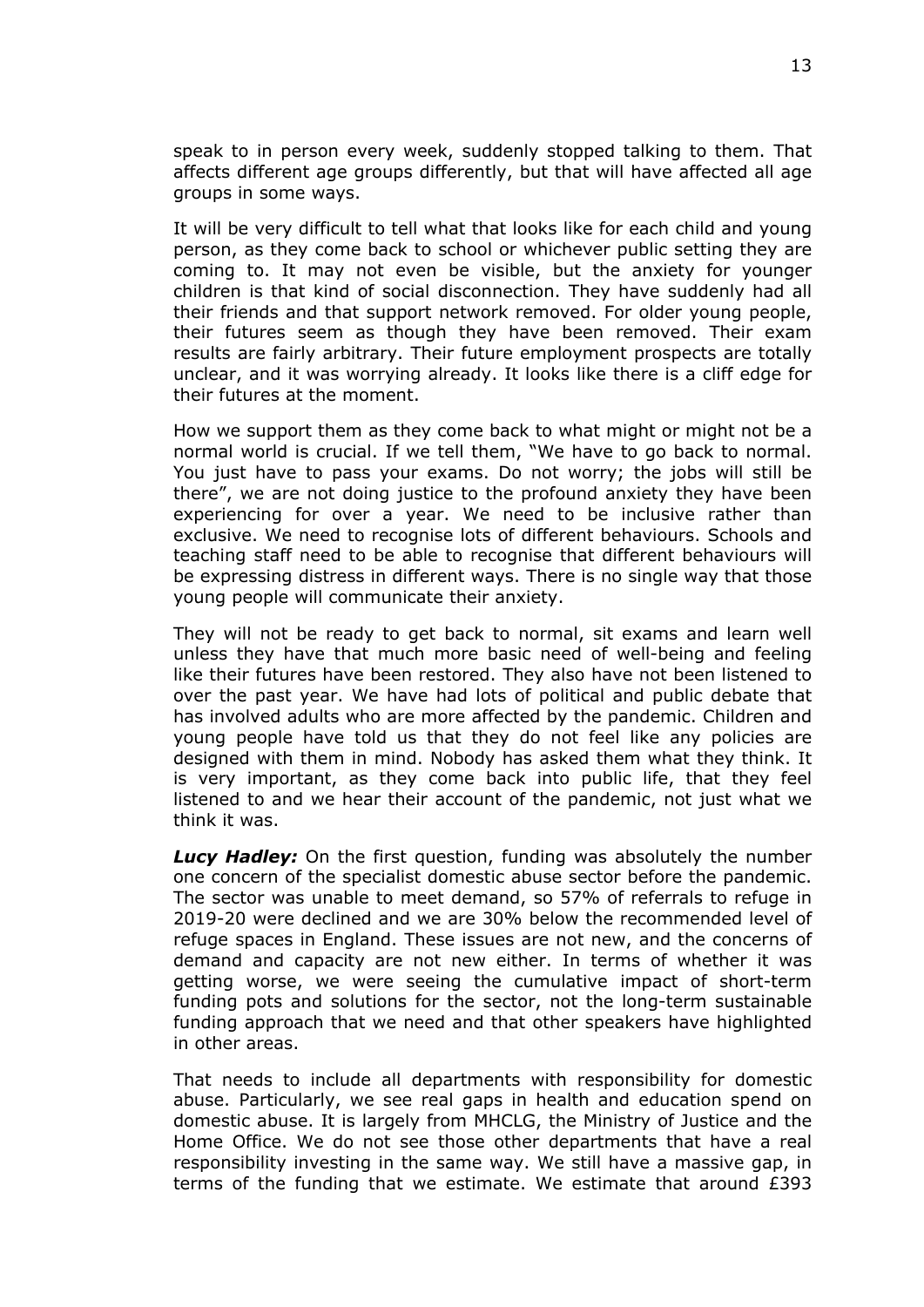million is required for women's specialist domestic abuse services in England. Next year, the Government are committing just over  $£150$ million for services in England. That is a really significant gap.

On the second question, I mentioned at the beginning that we have seen qualitative differences in how perpetrators have used the pandemic to abuse and control. The tactics, the power and control, and the drivers of domestic abuse have not changed. They are exactly the same, but they are manifesting in different ways. We have seen perpetrators use working from home, for example, as an increased way of controlling victims. Perpetrators have said that they are not going to let victims go to work in offices again in the future; they are going to force them to work from home. We have seen them use isolation as a key tactic and tool, even when the lockdown was lifting. We have seen them used in new ways but the key thing is that the tactics of power and control remain the same.

**Lord Alderdice:** I suppose the question I am trying to look at is: what is happening to relationships that is leading to these consequences, which then require increased services and so on? Are we just uncovering something that is always there? It seems as though something has been happening to the relationships. I wonder if you have any thoughts on that.

*Lucy Hadley:* We see huge proportions of women experiencing domestic abuse every single year. It is not new. At Women's Aid, we would argue that the underpinning factors are women's inequality and male power and control in society. That is what we need to tackle for the long term.

We would agree that the conditions of the pandemic have exacerbated those drivers. They have increased economic strains. We have all lived together. Even in a healthy relationship I am sure everyone would agree it has been challenging at some points, living in the same small houses and flats. That is going to increase tension and difficulty, but it absolutely does not cause domestic abuse.

Domestic abuse is a choice and is underpinned by power and control. It is not a healthy relationship that is experiencing some strains and tension. It is different. It is fear; it is control; it is isolation. It is tactics used to degrade, humiliate and increase fear for victims. It is really important that it is recognised that the pandemic did not cause that. It might have exacerbated the experiences of it.

*Baroness Blake of Leeds:* It is a very interesting question. There is no doubt that financial insecurity has a massive impact on stress, relationships and breakdown of partnerships. We have seen a massive rise of in-work poverty—children living in poverty who have at least one parent who is in work, for example. Those are areas that we need to explore.

One area that needs to come to the fore is the increasing complexity of the needs of children who are coming into care. Very often, they have highly complex medical needs. I am not sure that the right balance of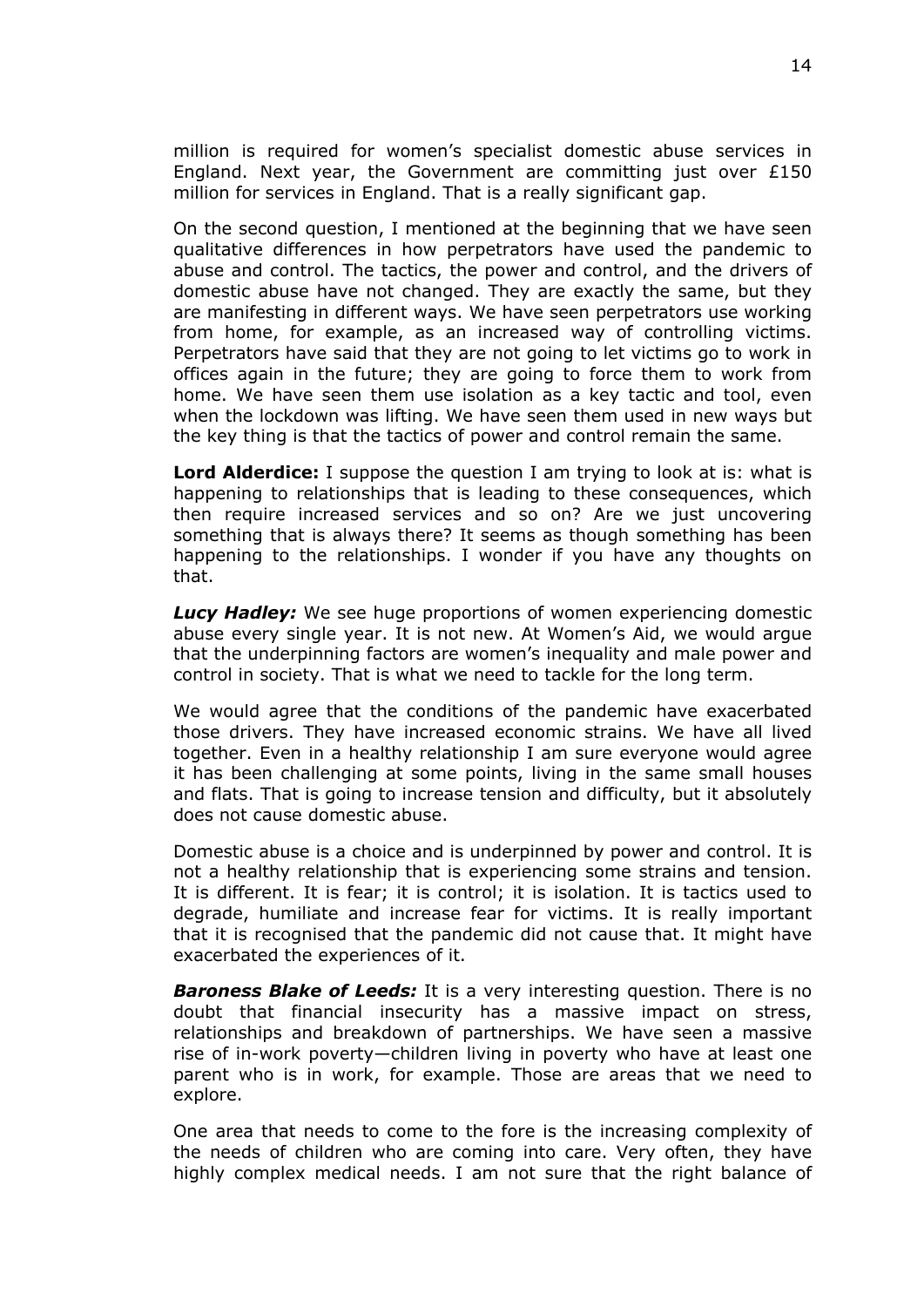support between local government funding and health funding has been achieved. I know that, locally, there have been a lot of discussions between the relevant health bodies and local government, but the financial conclusion of that has not been satisfactory.

If parents are trying to cope with young people who have profound need and they do not have access to funded respite care, the increase in pressure on those families is phenomenal. That leads to more specialist care homes and facilities, which often means that children cannot have those needs met within their local area, so then they have to go out of area. The increased costs from that come back to the relevant local authority that they are from.

The pandemic has exposed the impact on health and well-being of local environment, such as poor housing and lack of good open space, which we have heard about already today. All those areas have come to the fore. One of the areas we are most concerned about is the loss of local welfare funding, which amounts to about £260 million per year. That was a fund of money that went to local areas, and the local areas had the discretion to put in financial and welfare support to families in need. We need to get that local dimension back, so there is more flexibility and a more speedy response when real need comes to light, in order that we do not end up in a crisis situation, which, I am afraid, is what is happening now.

**The Chair:** I am going to bring in Baroness Young. Lola, I know you had some questions about some of the issues that have come up in this.

Q28 **Baroness Young of Hornsey:** I have two questions. One is about looked-after children, so I am really glad, Judith, that you have had quite a considerable focus on this. The other one is about prisoners. I will come to the specific people I would like to address those questions to shortly. I will start with the issue of looked-after children. First, I should declare my interest. I was part of that inquiry committee that looked at the criminalisation of children in care. I am also chairing an advisory board for a piece of academic research on young people transitioning from care during the pandemic.

With the context and background that Martha has indicated of overrepresentation and disproportionality with regard to children and families from ethnic minority communities, I am concerned to hear more about what kinds of services and needs there are in relation to education. Obviously, that has been an issue for all children and young people, but is particularly difficult for children and young people in the care system. Socialisation is, again, an issue for all young people, but then there is also this particular thing about transitioning from care. I wonder if I could start with you, Judith, to get your response on some of those areas and what needs to be done, importantly.

*Baroness Blake of Leeds:* There are huge areas to cover there. One interesting area that we must not lose in all this is that, for some very vulnerable young people, the experience over the last year has been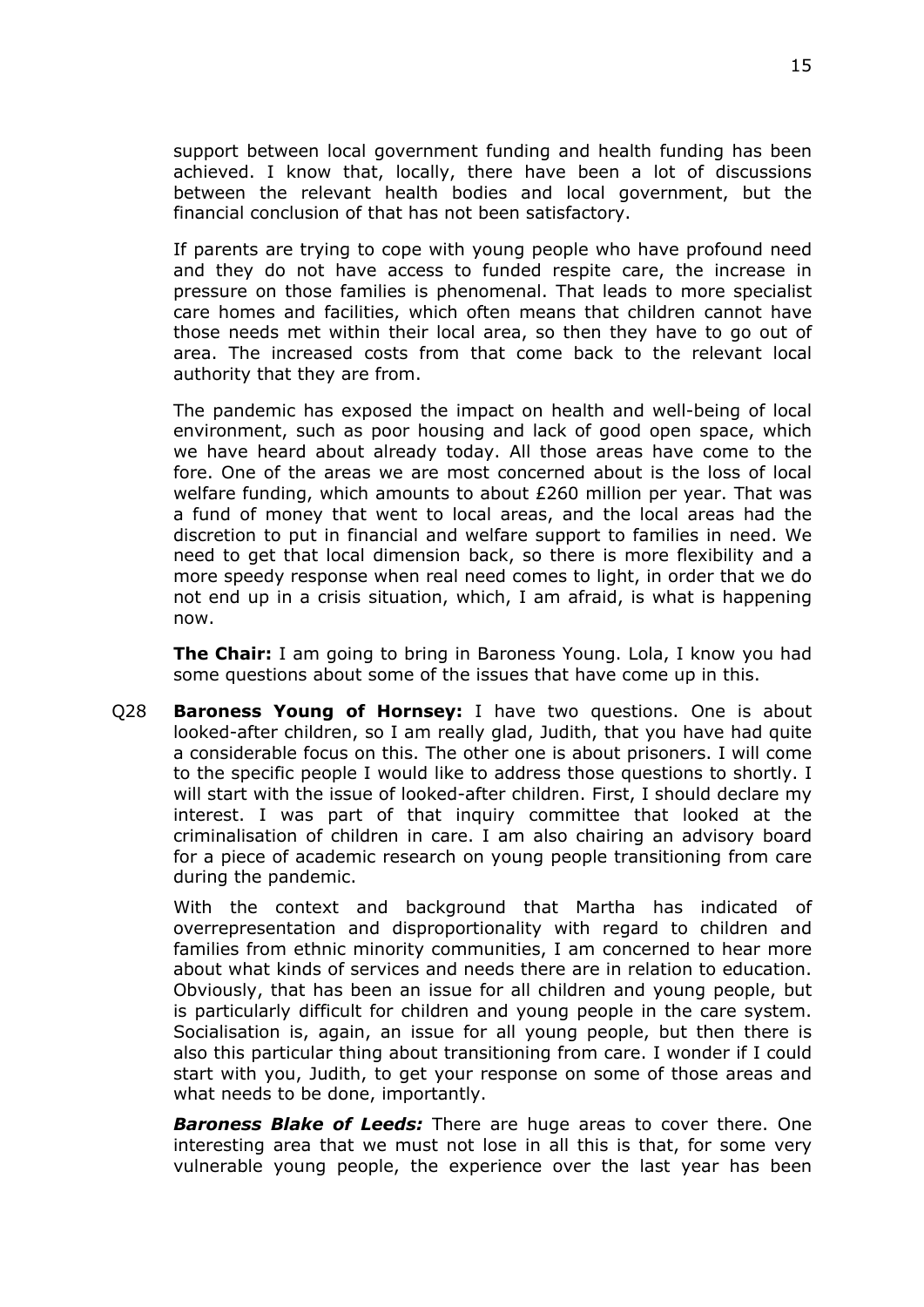more positive than we would have ever expected. For young people in care, they have felt more confident and safer, because they have not been as exposed to external influences. Some young people who are at serious risk of exclusion, primarily because they do not want to go into a school environment where they feel intimated and threatened, if they have had the right level of support and one-to-one education, have found it a very positive experience.

While that is probably in the minority, I do not think we should lose some of the learning we have had over the last year, in terms of how we can be much more targeted and offer bespoke packages to each individual young person. That is the point we need to get to. We need to have a much more intensive, one-to-one approach for the needs of every single young person and not make assumptions about what their needs are.

We know that transition from care in some areas of the country is still a real area of weakness. The areas that have done well should be highlighted. We should all learn from the experience of making sure that we wrap around support for young people when they move from being in whatever setting they are in into more independence. Everyone who has kids knows the amount of support that young people need as they go through different transitions. That intense support should be there for every young person.

There needs to be much more focus on what we can do. It is not just about financial packages. It is about emotional support, intensive support and making sure that relationships that have been developed are not immediately broken and cut off. There is some really good emerging work in this area, but there needs to be far more attention to that. We need to look at good practice, see how we can roll it out and make sure that everyone has the necessary resource to do that work.

**Baroness Young of Hornsey:** Thank you for that. Could you say something briefly about the disproportionate representation of black, mixed-heritage, and Gypsy, Roma and Traveller children in the care system? Is there something specific? Would that come under the individualised packages for children and young people in care that you were talking about earlier?

*Baroness Blake of Leeds:* It would, but there also needs to be far more involvement from different communities so that there is a much greater understanding of the particular pressures. There are different cultural issues that come to the fore. There are all sorts of discussions about why early intervention is rejected in some communities. Why that is the case? What more we can do to improve confidence, in order to have a much better collective understanding before we reach the crisis point?

If we do not have that intense early work and understanding, or the voice of young people, there is an issue. Throughout everything we have discussed today, the lack of representation of young people themselves, explaining what is happening to them and recognising that there are real issues and problems here, is part of the problem. If I am honest, there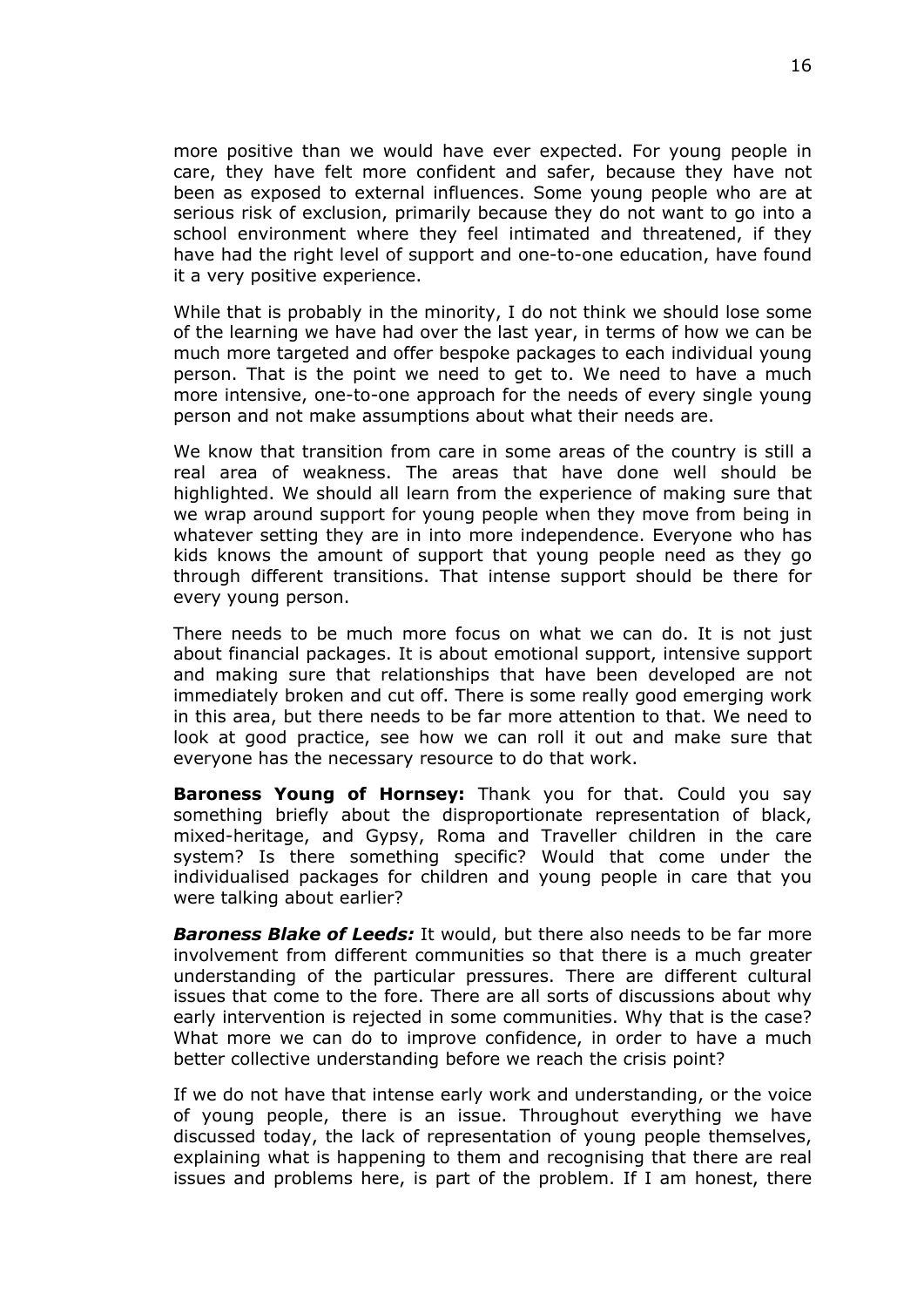has not been the level of maturity and recognition that we need. Let us look at what has happened over the last year. It has thrown a real spotlight on so many areas. We must not lose that. We must grasp the moment to make sure that we get the appropriate intervention that we need.

*Chloë Darlington:* I thoroughly agree with everything that Lady Blake has just said. We would certainly support that. She probably knows the area better than we do. There are lots of small, local, very specialised charities that have great expertise in working with children in care, children leaving care and children from specific groups within that, which stand ready to be more involved and do more work.

Those charities are really fighting for funding. We got responses in our survey throughout last year from people seeing needs, seeing children not being represented in workforces and decision-making, who were ready to work with them if they had the funding. If we could resource those charities, learn from them in the areas they work in and help similar practice to happen in other areas, we could help those groups of children. There are charities led by care-experienced people, for example, who have great expertise and who, with the right resources, could be helping more young people feel like the system represents them and understands their needs. We do not resource those charities well enough at the moment.

**Paula Lavis:** We know that these children and young people, even before they go into care, possibly because of trauma they have experienced, will have a higher prevalence of mental health issues. As a mental health response, we definitely need better early intervention from the moment they go into care and appropriate support throughout their lives. What you were saying about the transition age was interesting. If they are in contact with mental health services, the transition from children's mental health to adult mental health is incredibly difficult and fraught with all sorts of complications.

Quite often, people fall through the gap in care, since they may not necessarily be ill enough for adult mental health services to reach a referral. They can be left with no support at a time when they are very vulnerable anyway. If they are leaving care, there may be extra stresses and vulnerability, especially if they do not have the support there, which, if they were living with their family, they would have at least. From a mental health perspective, those issues need to be addressed. They are, to an extent. In the Long Term Plan, they are looking to develop zero-to-25 services, which should help, but you still need to address the particular needs of that group.

**Baroness Young of Hornsey:** I will stick with you, Paula, and move to my second question, which is about prisoners, offenders and those who have come through the gate. During the last year, a lot of contact has been lost, with no visiting and a feeling of being cut off. What specific mental health services would those people need, whether the families or the individuals? One can look to the future and see the impact on a lot of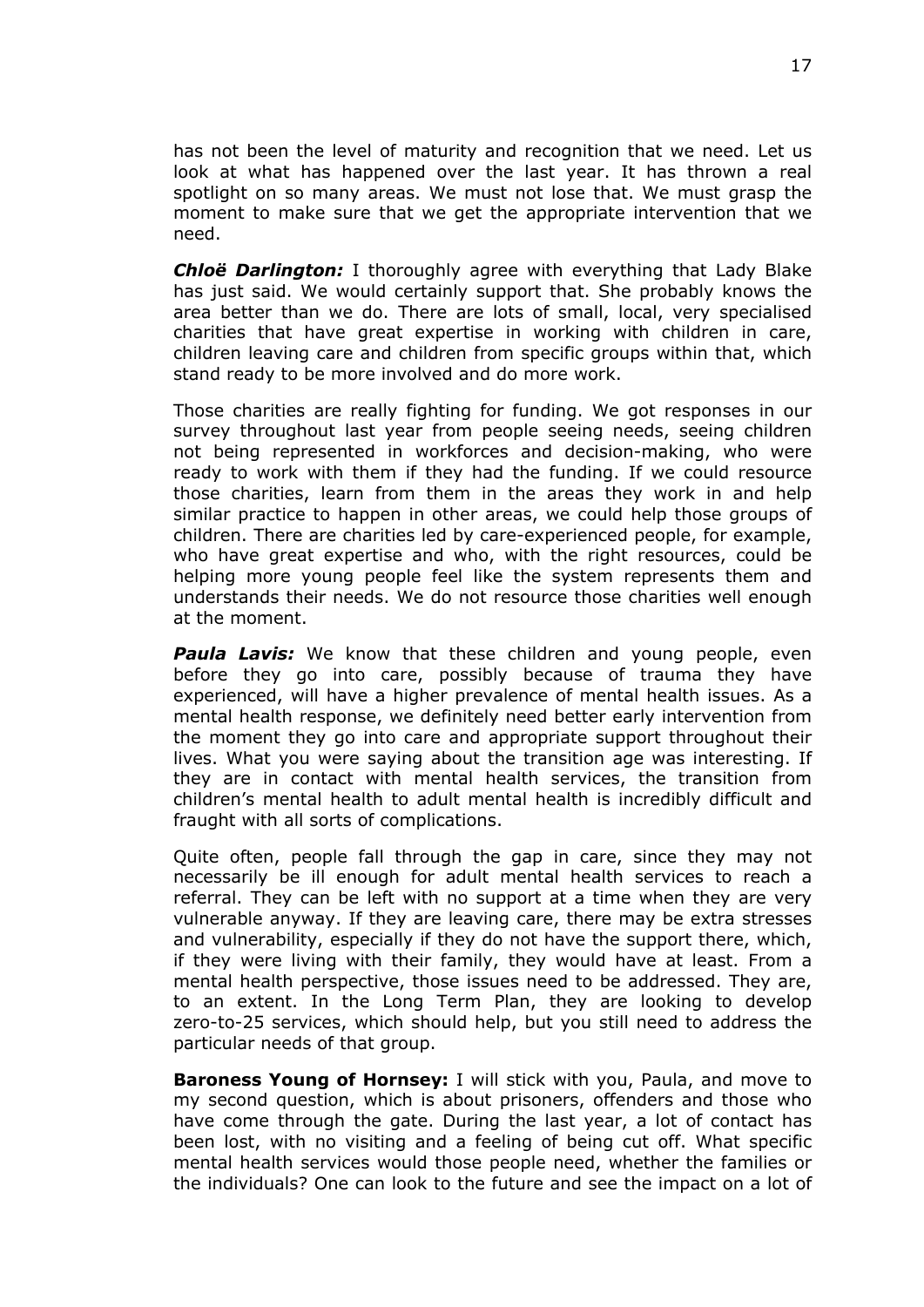people who have been offenders and are mentally distressed. How is that going to play out in the kind of help and support that is needed through mental health services, particularly for that constituency?

**Paula Lavis:** Prisoner mental health is not my special area of expertise. I do know that young people in the justice system also have a high prevalence of mental health issues, for all sorts of reasons. Again, it is about having the pathway of care in place to support them from the early intervention, lower-level support through to specialist support when they need it. If you are in crisis, being taken into a psychiatric intensive care unit can sometimes be complicated. Smoothing those pathways would make it easier for them to get the care they need.

Children who have not been able to see their parents need to be thought about, because I can imagine they probably get forgotten in all this. We need to think about what support they need. Someone has spoken already about why it is important to talk to that constituency, because we might not necessarily know what support they need. By co-producing support with them, we can find out what their needs are and properly address them.

**The Chair:** I remind everybody that we are trying to get to the long-term impact of Covid on the need for services. I know there are so many areas that are vital for us and wider society. I want to stay focused on this. I am conscious of time as well. I am sorry to interrupt, Lola. I just felt we might be covering too many areas.

**Baroness Young of Hornsey:** I was going to ask whether Chloë or Lucy had anything to add to that. In the context of what you have just said, do you want to move on?

**The Chair:** No, definitely carry on. I was just reminding people to try to stay focused in their answers. Thank you.

**Baroness Young of Hornsey:** Chloë or Lucy, do you want to add anything on that issue of prisoners and offenders being reintegrated into society and families?

*Lucy Hadley:* We know that a very high proportion of women in prison have experienced domestic abuse. The estimates vary, but a very significant number of them experience domestic abuse or another form of violence against women and girls. Most are in there for crimes that are, in some way, connected to the coercion and control that they have experienced. In that context, we would like to deliver improvements so that those women are not convicted and sent to prison in the first place, because we know that non-custodial sentences work much better for those offences, particularly as they tend to be non-violent.

In that context, it is really important that the right solutions for female offenders being released from prison are there; that they get the right levels of support from specialist women's organisations that understand the trauma and experiences that have led them to commit crime; and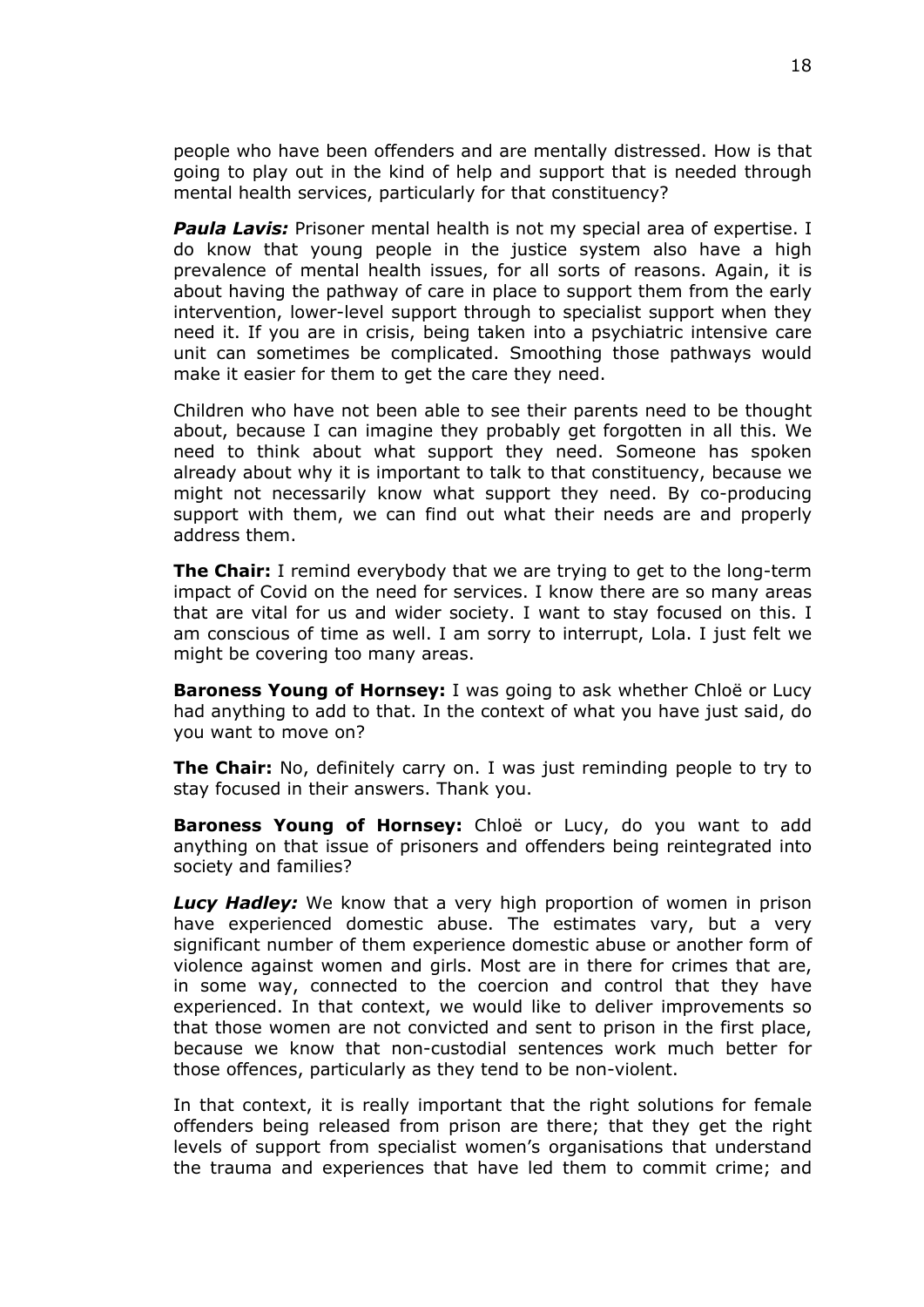that there are appropriate housing and support solutions for them moving out of prison and, indeed, for rebuilding their family lives.

Q29 **Baroness Chisholm of Owlpen:** I want to ask you to concentrate a little bit on parents with disabled children. We heard from some witnesses last week about the difficulties they were having, which were exacerbated by Covid. Baroness Blake mentioned earlier the fragmentation of services. That was something that they brought up over and over again. Even those with the education and health plans found that they were, quite often, going back to square one every time they talked to professionals.

There were also practical issues. For example, in trying to get a wheelchair, they were having to talk to lots of different departments before they could access that kind of support. I would like to ask each of you how you think these concerns could be addressed in the future by professionals and other services.

*Baroness Blake of Leeds:* This is very important to all local government colleagues who have connections with this area. We want to get across just how urgent it is that the review of special educational needs and disabilities reports. That is long overdue. We need to look at how a reformed system can better suit the needs of families as a whole and of children and young people in particular.

Again, I am sorry if I am sounding like a stuck record, but we know that this area is seriously underfunded. We need to see a much clearer accountability framework and a much stronger emphasis, as you have said, on inclusive education. How can we make sure that every mainstream setting has the ability to take on those pupils who want to go there, in order to benefit those particular pupils but also the whole school community? We know that, where schools have the opportunity to be inclusive, it brings benefit to the whole school.

They need to be accessible and on the doorstep, so that families remain part of their communities and can draw on the local support that everybody gets from within their local communities. Councils need the powers to hold all the other services to account, to make sure that all those services are provided and adequate to meet the needs.

I will go back to the point I made. We should not make assumptions about what every child needs without making sure that the families and particularly the children themselves are part of helping to design the provision. There is a huge risk of making inappropriate assumptions. We know that young people have a much stronger appetite for independence than, sometimes, their parents do. We need to make sure that we put the needs of those young people first and that they have a voice, from a very young age, in determining what their future can be.

The Covid experience has shown, in many cases, that a different model responding to the demands of Covid can be beneficial. We must not throw all of that out and assume that everyone wants to go back to how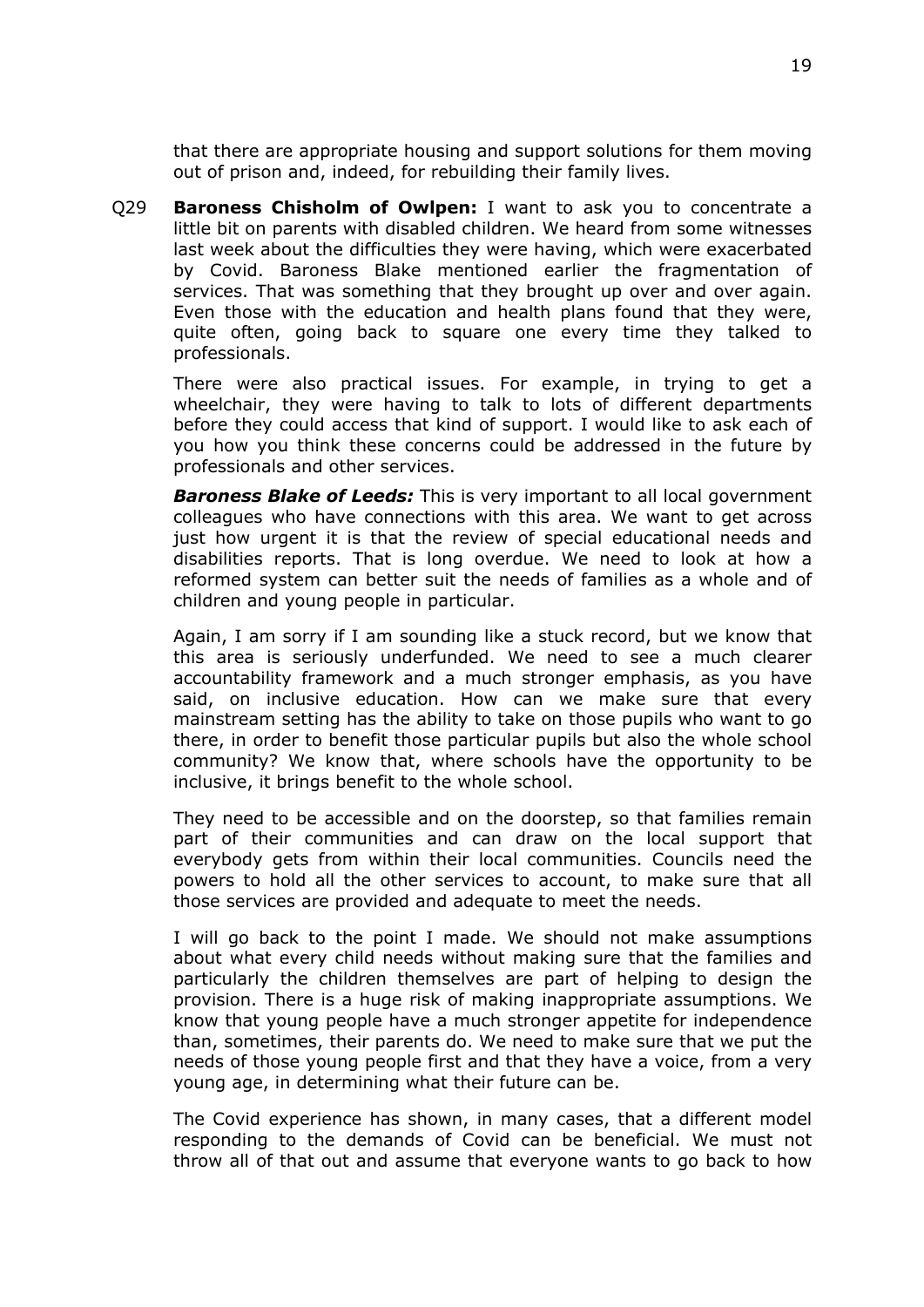things were. In some cases, things have been shaken up and benefits can come from that as well.

*Chloë Darlington:* I second what Lady Blake has just said. The young people we have spoken to feel that their entitlement to different support for different disabilities varies from place to place. If they study in one place and live in another, they can struggle to get the same things in each area, or get passed from one area to another. That is not necessarily because there needs to be exactly the same provision in each area, but, when every area is struggling for funding, services get rationed. You end up with different things being offered in different areas, because people have saved money in certain areas and been able to protect certain things.

We definitely need more sustainable funding for local authorities so that they can deliver on the Children Act 1989, which provides for lots of early help and community services at the discretion of local authorities, local children and families. Those services can be to support children with disabilities or to make improvements in the community. They can be very practical things. It is a very flexible piece of legislation that allows communities to design the services they need, but that needs resourcing. If we had a funding formula that allowed local authorities to deliver on the Children Act 1989, they would be able to design those services with local families, as Lady Blake said.

Young people do not want one-size-fits-all services, but they need to know what they are entitled to, wherever they live. Young people also told us last year that, as Lady Blake just said, they want to be more independent. During times of pressure like lockdown, if they were able to be more independent in their communities, they would have much healthier lives. They want more accessible venues. They want street lighting, safe streets and independent travel. They would like a relationship with one particular support worker who can help them do those things so it does not always have to be their families. We need lots of other aspects of the public realm to become more accessible, not just services for children with disabilities.

There are lots of charities providing wonderful services, such as respite care and short stays, for families with a disabled child. They are facing closure. Families are fighting to keep those services open through crowdfunding and legal cases. We need to be funding all those charities providing those breaks, respite care and specialist support. That was an issue before the pandemic but will certainly be an issue afterwards.

**Baroness Chisholm of Owlpen:** One of the positives taken out of Covid was the fact that a lot of these families were able to speak to their professional helpers and services online. This made life much easier for them in getting consultations and getting problems solved. Going forward, should this be concentrated on a bit more?

*Lucy Hadley:* It has been a really interesting picture. Particularly in the specialist domestic abuse sector and in the police, we have seen a real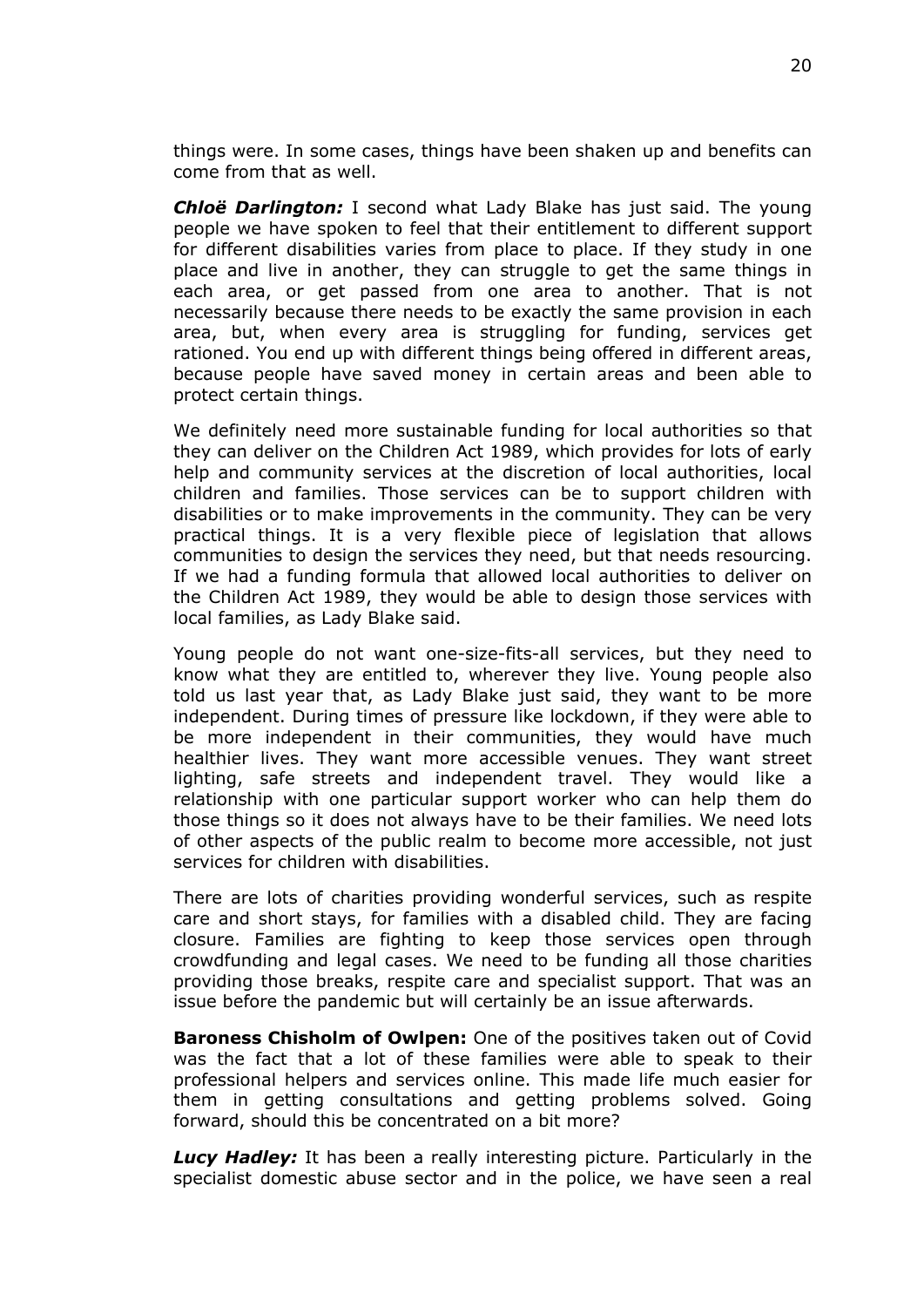rise in live chat, instant messaging and online forms of reporting domestic abuse. Women's Aid set up a live chat service just before lockdown. It has been a really important tool. As you would imagine, getting help over the phone via speaking is not, in many cases, going to be as safe in the lockdown context. It has been seen as a really important tool and something that is definitely going to stay within the sector as an important option.

We have noticed, particularly for younger women, that reaching out for support via instant messenger services is, in many cases, preferred. Victims with additional needs, such as women with learning disabilities, autism and other communications needs, can be better served by text-based communication. It is really important that we can build on the successes of that.

We have seen inconsistent approaches and experiences in other areas. We have seen remote court hearings in the family and criminal courts taking place. There have been some really good examples of that. Victims feel much more supported and much safer giving evidence in their own home, rather than going to potentially quite a traumatic and difficult courtroom. Similarly, some women have not had the right home environment to facilitate a safe court appearance, with children in the background and other things that are not appropriate or safe. It is important that we look at the options of online and remote services for victims of domestic abuse, but it not a default and there is not always a choice.

*Paula Lavis:* NHS mental health services remained open during the pandemic, but they moved, predominantly, to online or tele-meetings. That has been really important, definitely for children and young people in terms of online counselling, et cetera. Some of our members have definitely stepped up in how they support children during very difficult times.

The only downside about that is that not every child or person has access to the internet or a computer. In terms of online counselling, not every young person has a safe space where they feel happy to disclose confidential information. Often, they might not want their parents to know. The family might even be part of the issue. It is very positive and I hope it will not go away. All NHS services now have a 24/7 crisis line, which was not supposed to be in place until next year, so some great work has gone on, but with those caveats.

*Chloë Darlington:* Similarly, lots of children and families charities have developed, under crisis conditions, the most amazing services to continue reaching children and young people remotely. I think a lot of those will stick around, but they have been developed under huge stress. We have professionals telling us, "I am trying to provide therapeutic support to a young person via video on my phone. It is not a high-quality therapeutic service. Please do not confuse this with therapy. It is not". It was a lifeline for those young people. It was often more of an administrative connection so that the adult was still in touch with the young person's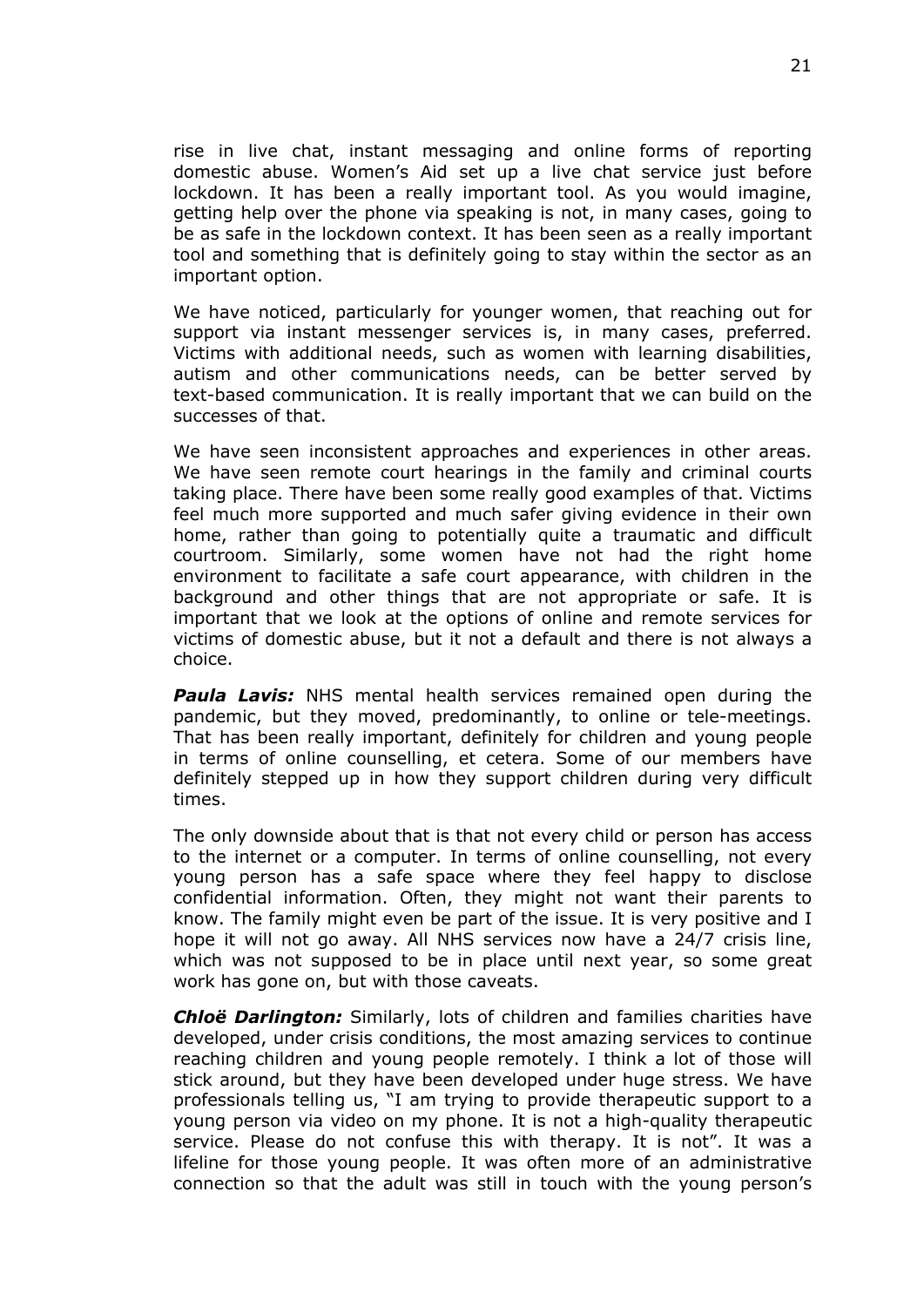basic situation and the young person did not feel completely abandoned. I do not think it often reached the same level of quality therapeutic support that those young people really need. That is what we need to get back to.

Charities were patching together the equipment and tech that they had at the time, both for themselves and for the young people who did not have that stuff at home already. They have been using up reserves of funding that were never allocated for that sort of equipment. They have not had as much training as they want. They feel as though they are flying by the seat of their pants and making it up as they go along. They would really like a chance to pause, get training and invest in more resources.

They also need to work out which of these services they should continue with and which should go back to face-to-face. Young people will always need face-to-face relationships and safe physical spaces. Some of the relationships that worked quite well remotely had already been established in person. Starting a relationship online, if you are a therapist or personal adviser, is not the same as maintaining one that you had already forged where trust had been gained on both sides.

If we treat the services that we have now as a good baseline to start from, we are missing the fact that lots of them were developed under pressure in really compromising conditions. Charities do not want to continue doing that and go from there. They would like to stop and reflect. They would like access to funding to develop their digital skills and make sure that staff have tablets and laptops. I know the workforce are really stressed. We are facing burnout from lots of professionals if they have to carry on providing those remote services without the training and equipment to do it.

*Baroness Blake of Leeds:* We are very conscious that we must not build on disadvantage in terms of access to digital services. There has been a huge lesson over the last year of what that disadvantage can mean.

**The Chair:** Please read our report, Judith, that we released last week making some of those points. I hope you will find that it reinforces what you have been telling us. I want to alert people that we have just over half an hour and at least four questions from colleagues. Please keep your answers as focused and brief as possible, and try to stick to the issues of the long-term implications and the Covid impact.

Q30 **Lord Hain:** Can I pick up on Chloë's very important last point? You have all made important points. As we go into a hybrid world, online and not, how do you learn from the pandemic to design services in your areas that are going to be better and fit for the future? I observe that we all now have to do more things for ourselves, such as booking our travel, if we are able to. That all comes down to us. When something goes wrong, there is a lack of personal service and interaction. This must be exponential in the areas in which you work.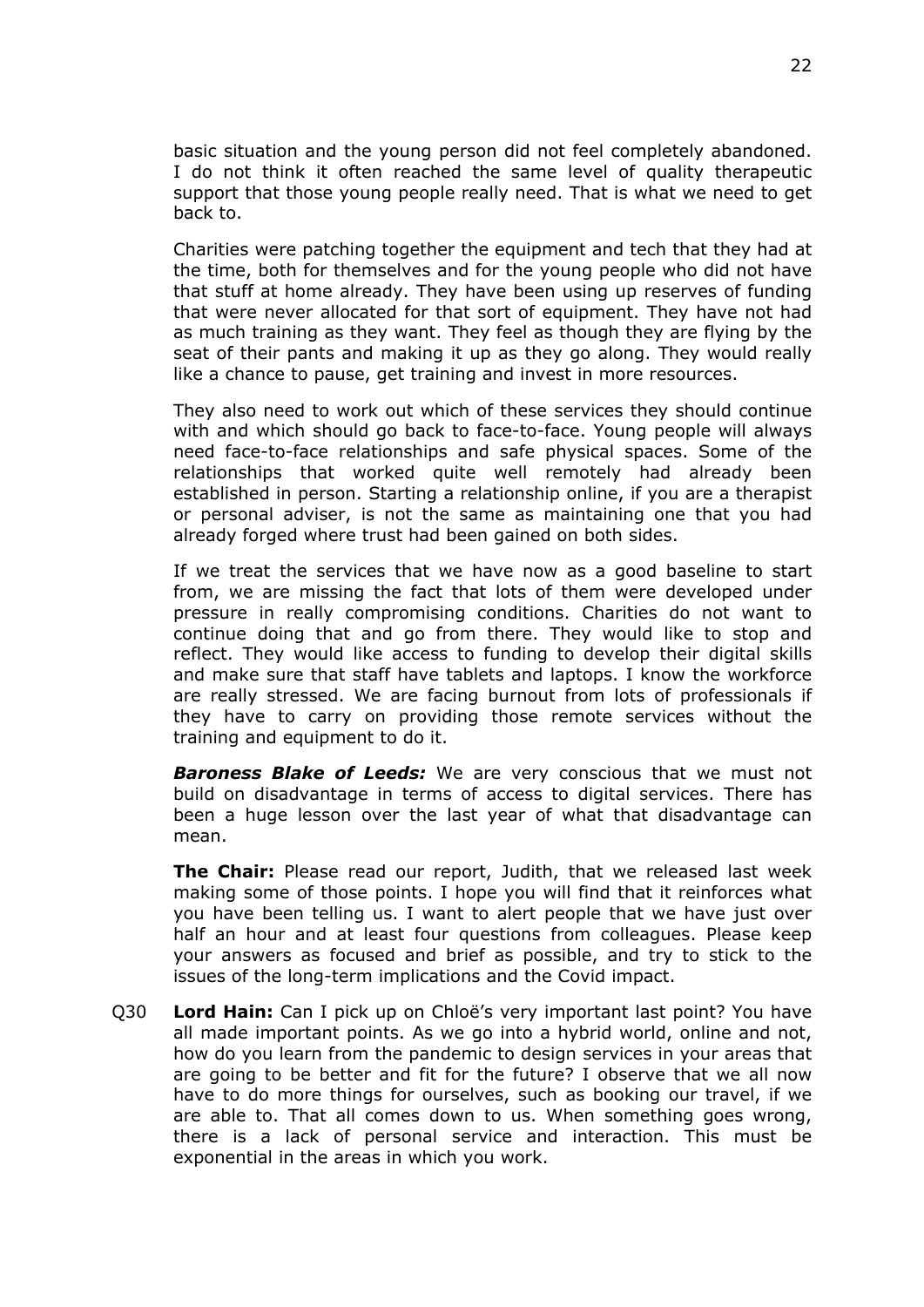*Chloë Darlington:* It is a big question. I cannot say I know the full answer. We have families struggling with universal credit who will quickly tell you that the impersonal nature of the service is really stressful. Charities have learned a lot. We have professionals telling us, "We have learned huge amounts about blending our services, providing a mixture of digital and face-to-face services, but we are worried that we will not have the resources to put that learning into practice. We need time to stop, reflect, learn and talk to each other".

Those sorts of very responsive services, which look at what people need from lots of different service models, work best when you have people working in partnership, so that you are not going with the expertise of one set of people and organisations. In local areas, the local authority, charities, the public and lots of stakeholders can be given forums and resources to work together. We should move away from contracts for services that simply stipulate what the local authority saw being done in one place and do not take on board new learning from charities.

**Lord Hain:** What do you mean by that?

*Chloë Darlington:* Where a service is commissioned with a very strict contract that sets out the terms and conditions of the service design, there is less room for learning. We would advocate that, if local authorities and central government could make grants for services instead of designing contracts for them, we would get more innovation. Charities would have the flexibility to build in the learning that they have had from lockdown, and to suggest blended services that are partly online and partly face-to-face. If we just replicate services that we already have, we will not be able to build in that learning.

Young people have told us that they are very keen to have a curriculum in school that prepares them better for life outside school. We should be looking at how the curriculum can support learning to use digital, not that young people are behind. I am sure they are far ahead of us, but we could look at how education supports young people to use technology and, of course, similar training for adults.

**The Chair:** Can I remind people that we are looking at parents and families? We have just completed a long inquiry about the impact of digital. While what you say is relevant, I want to try to stay focused in the limited amount of time we have left. If you can keep focused on the relationship between parents and families and all the other factors we are talking about, that would be immensely helpful.

Q31 **Lord Harris of Haringey:** You have all given us an indication of the panoply of interacting services, some statutory, some non-statutory and so on. I am interested in hearing how we can build an infrastructure around those services at local level. What needs to be done to ensure that, for example, a small community organisation providing support in particular areas can continue? What else does it need? Associated with that, sometimes there will be gaps at local level. I would be interested in your comments about who should convene. Is it the local authority? Who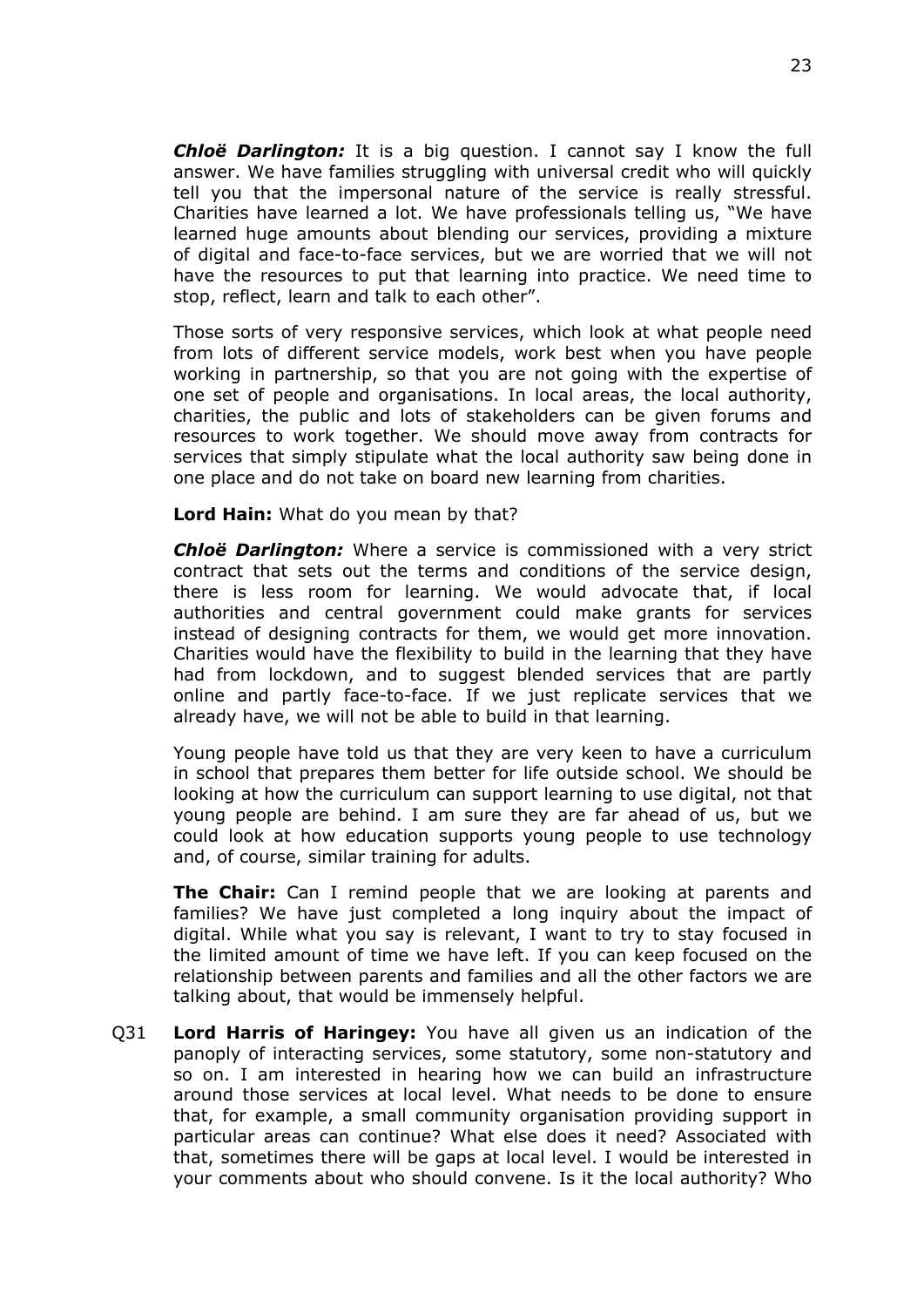should ensure that something is done in that area? If it is the local authority or anybody else, where do the resources come from? Are those resources adequate?

*Baroness Blake of Leeds:* The director of children's services and the lead member for children's services have a statutory responsibility for the well-being of every child and young person in their jurisdiction, so it makes perfect sense for the local authority to hold the ring. We have seen some interesting challenges to that with the fragmentation of the education service. Over the last year, we have seen that the relationships between the different educational settings, regardless of their governance, whether they are academies, free schools or whatever, have improved immensely because it has been a crisis. Everyone has had to come together to discuss all the different aspects. It has helped to improve relationships that, in some cases, had become fractured for whatever reason.

We need to use the experience from the Covid period to recognise that all the settings that have an involvement with children and young people have a responsibility to work together in a multiagency discipline. Where schools are, for example, withdrawing funding from the families of schools initiative, social care professionals in the area say that they are getting presentations of concerns about young people later than they do in schools that are part of the same family.

We need to build on the positives that have happened in the last year, and to make sure that everyone who works with young people recognises that responsibility and the need to share information and work collectively. I believe that local authorities are best placed to hold the ring on that as an equal partner, while ensuring that there is oversight, so that no group, institution or individual can fall through the net.

*Paula Lavis:* I agree with Baroness Blake that we definitely need some sort of co-ordinated plan. Many areas have transformation plans in relation to children's and young people's mental health. At the moment, things are usually structured at place level, so across a county. That is important going forward. From an NHS perspective, CCGs, as they are at the moment, have a duty to reduce health inequality. They have a role at the moment and, going forward, when we move to ICSs—integrated care systems—it will be their role to take a population health approach for their system and look at what the needs are. There will be a partnership board as part of that. I agree that you need somebody to hold the ring. If they are the ones working at place level, it may well be right that the local authorities hold that ring.

*Lucy Hadley:* There are an increasing number of duties to convene partnership boards on local authorities. In the space of domestic abuse and violence against women, we have a new duty on local authorities to fund support and safe accommodation for domestic abuse victims and their children. There are also the new requirements for multiagency working around serious violence. There are many crime and safety partnerships. The new Domestic Abuse Act, as I hope it is going to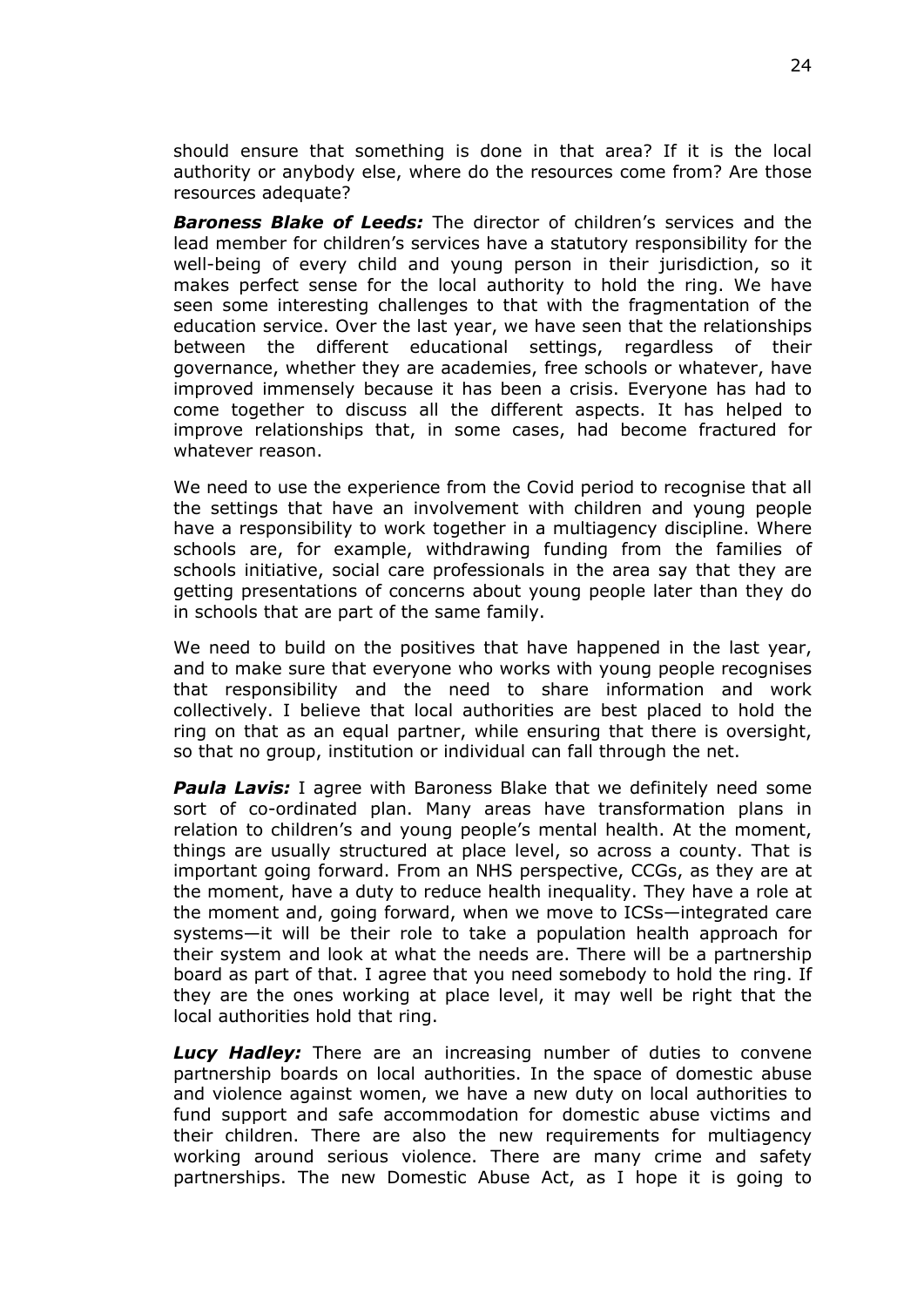become this week, will recognise children as victims of domestic abuse in their own right.

As well as the structures that have already been discussed, it is important to recognise that there is a plethora of multiagency forums that are looking at providing protection and support for children and families experiencing domestic abuse. There is a risk, with the many multiple forums that there are, that we miss the fact that there are overlapping responsibilities and burdens, and that not all of those around the table are necessarily reflected in each space. That can cause more difficulties.

**Lord Harris of Haringey:** Is there a partnership board fatigue, in that there are almost too many of these interlocking, overlapping partnerships? Are senior people overstretched covering them all? Is it possible that issues either fall between different boards and structures, or are replicated and duplicated?

*Lucy Hadley:* That is something we fear. In particular, specialist domestic abuse services and charities working with victims and their children are not necessarily going to be represented on all of those, because they physically cannot be. Their voice, which is really important for understanding demand and need, is not necessarily heard. There is some thinking about the types of multiagency structures and partnerships that we have for these issues because, as we have discussed today, they are so overlapping and interlinked.

**Lord Harris of Haringey:** Clarity of leadership and who is responsible would be useful.

*Baroness Blake of Leeds:* There is a mantra about doing the simple things well. Overcomplication can get in the way, as you suggest. The approach that every locality needs to take is to put the child and young person at the centre of all the work that is happening, so that everything comes back to that young person, rather than too many discussions happening remotely that might not pick up their particular needs. It is about getting back that real focus about what we are here to do, how the outcomes for that child or young person will be realised by the work we are doing and, if things are not improving as a result, why we are still doing it.

Some of the groupings that you suggest probably need to have that forensic look. Going back to Peter's point, you can be far more efficient having online meetings, so that everybody can be in the room together, than travelling round quite a large geographic area. Perhaps it is a pooling together. We need to not lose sight of what we are trying to do, which is to improve the outcomes for every single child and young person in our particular area.

*Chloë Darlington:* In my experience, children and young people will keep us on track better than other adults with lots of professional baggage. If we keep them at the centre of it, we will definitely be better off. I have heard of some really great partnerships that have been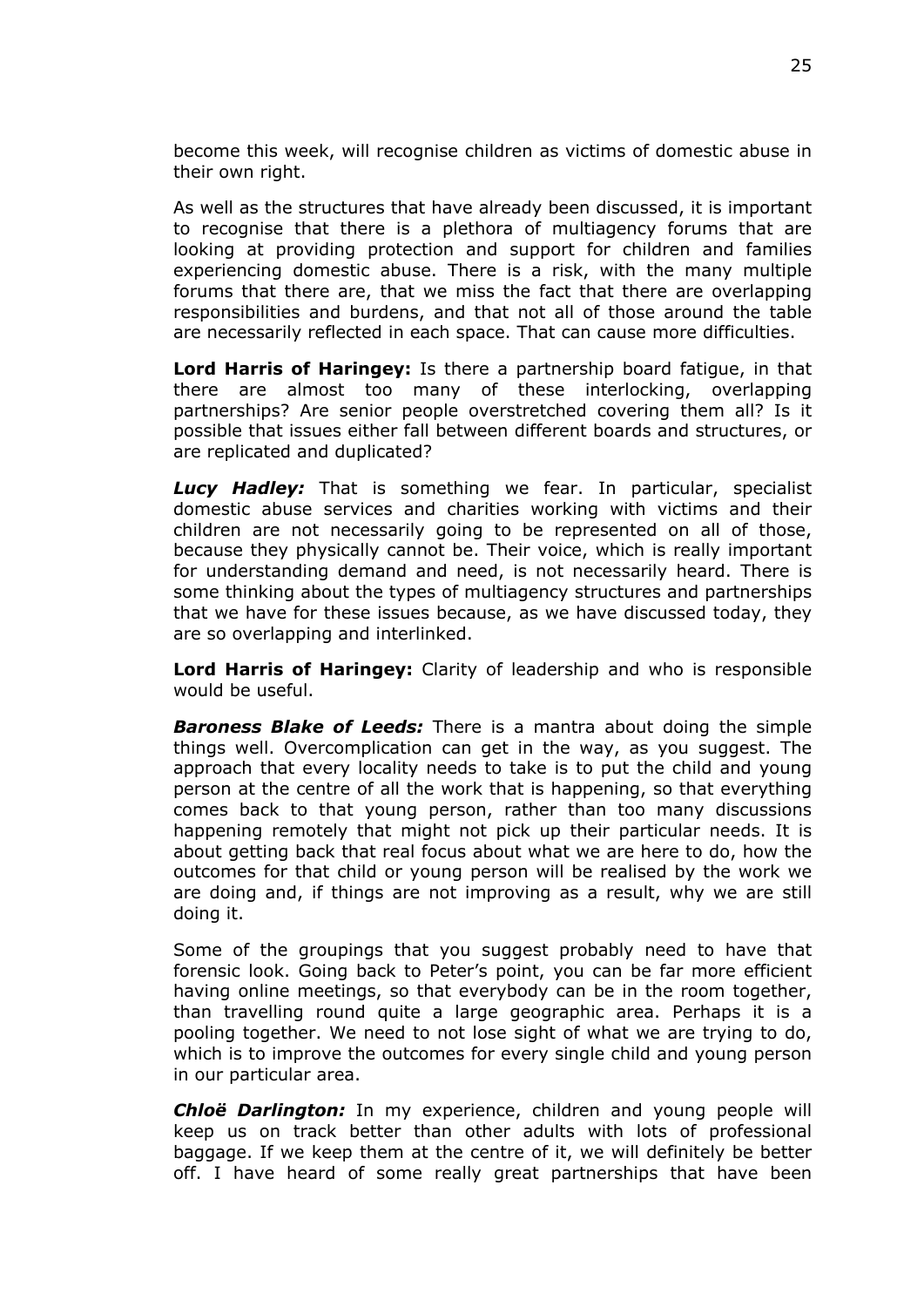thriving because of all the digital meetings we can now have. I suspect individual professionals might be suffering fatigue with that, but the medium is helpful. They are worried about the fact that a lot of the resources are very short term and people struggle to plan long term.

We need to be able to plan around a place, however many partners and people that involves, for five to 10 years, if not more. Lots of funds and initiatives are rolled out as pilots and tests, for only a year or two. It is very difficult to commit to that, draw up long-term plans and involve children and young people authentically, if you have only a couple of years and you might not get a couple more. We need to put support in place for those great partnerships to carry on into the long term.

Q32 **The Chair:** I would like to go back to the need for services and the potential gap in services over the long term. It would be really helpful if you could carefully spell out for us, in as concise a way as possible, whether you perceive there is going to be a greater demand, as a result of the pandemic, for services in the areas you are expert in, and whether you are aware of government calculating that gap and making a provision for it, so that we can capture, from each of you, that chain. Do you perceive that there is going to be an increase in the need for services? Do you perceive that government is analysing that gap and, therefore, thinking about its provision?

*Baroness Blake of Leeds:* We have to keep a very close eye on that. The predictions are that we are going to see a real spike in the demand for services. There is, inevitably, a lag, particularly where children have not been seen for many months and are going back into school now. It will take time for the assessments to come through and the evidence to present itself. There is a real fear that there will be an increased demand for services. I would highlight that the gap in provision and the services needed was already widening before the pandemic, so this is urgent. There needs to be a real analysis of why, as I said before, so many local authorities are having to spend over and above their allocation to support the services needed for children and young people.

It is not sustainable, as it stands. There needs to be a focus on the long-term funding, as we have just heard, looking forward over the lifetime of the children who are going to need those services, fastforwarding it and making sure that there are not the breaks in provision that are so disruptive, cause so much damage and, sadly, lead to very serious consequences for some young people, as they move forward in their lives through education into adulthood.

Unfortunately, as we have heard, the cost of the failure of those policies far outweighs the investment we believe would be needed if managed appropriately. Timely investment can address the problems as they start to emerge. It is such an unsustainable model. I hope that, together, we can come up with a much, much better way of dealing with the need that we know exists and, unfortunately, will continue to grow.

**Baroness Jay of Paddington:** We are not focusing broadly enough. For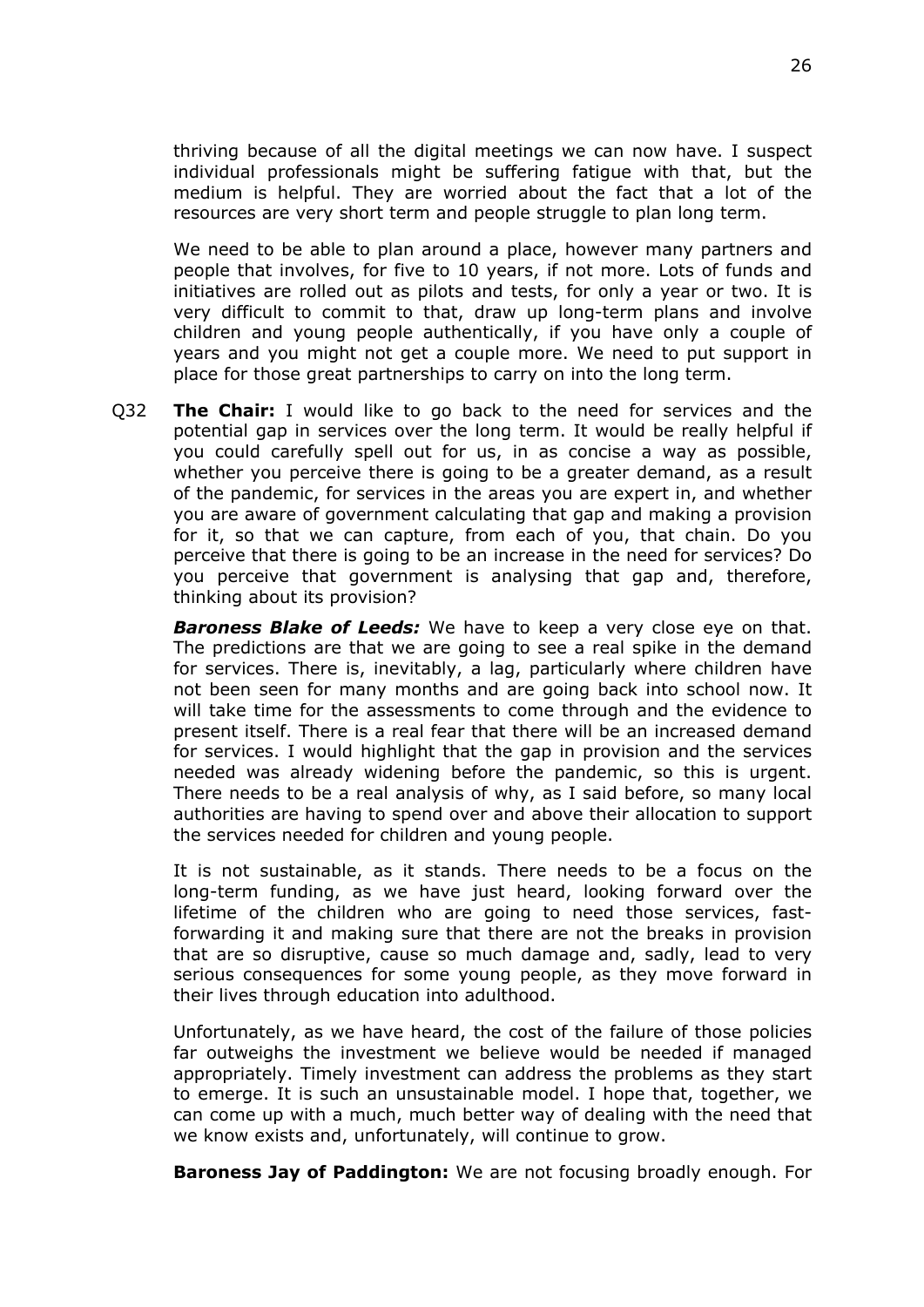example, following on from what Judith Blake has just said, can I raise the issue about returning to the notion of a hypothecated tax for some of these services? If we look at this in the national context, we could go back to 2001 and the hypothecated levy designed to improve services within the NHS. Is the situation now such that we should be looking at something as broad as that, rather than trying to look at the specifics of very local organisations?

*Baroness Blake of Leeds:* That needs to be on the list of considerations. In a very difficult financial environment, how are we going to work together to make sure we have the resource to invest? We need to see it as an investment rather than a cost. That is the real difference. We need to work on this together and with Treasury.

**Baroness Jay of Paddington:** This is the whole point and exactly the point that I was driving at.

**The Chair:** I want to make sure that we have your voice on this, Baroness Blake. Picking up again on Baroness Young's point about children in care, do you perceive that there will be an increased need for services for children in care? Do you feel that there is provision being made for that need?

*Baroness Blake of Leeds:* There is an enormous fear that there is going to be an increase. With diminishing resource, the necessary work to safely help families move forward so that children do not need to go into care will be diminished. It is a really serious question that we need to address together.

**The Chair:** Thank you. I wanted to make sure that we had absolute clarity as to your view on that. Could you keep your comments as brief as possible? I know I am asking the impossible, but we have quite limited time left.

*Lucy Hadley:* As well as the trends I mentioned earlier, emerging academic research has shown that the lockdown made reporting domestic abuse harder and kept women in abusive relationships for longer. There is some evidence that there was a rise in first-time domestic abuse incident reporting as lockdown eased in summer 2020. We in the domestic abuse sector are definitely predicting an increase in demand, as we move out of lockdown over the summer months. As I talked about earlier, we expect that the needs of the survivors we are supporting, who have experienced escalated risk and harm over the past year, will increase.

**The Chair:** Do you think therefore that there is going to be a gap, and is anybody looking at that gap?

*Lucy Hadley:* Yes, absolutely. As I mentioned earlier, there was a gap already. The sector was not able to meet demand pre pandemic and we are expecting demand to rise further still. We know that the Government have looked at domestic abuse specifically over the past year, in terms of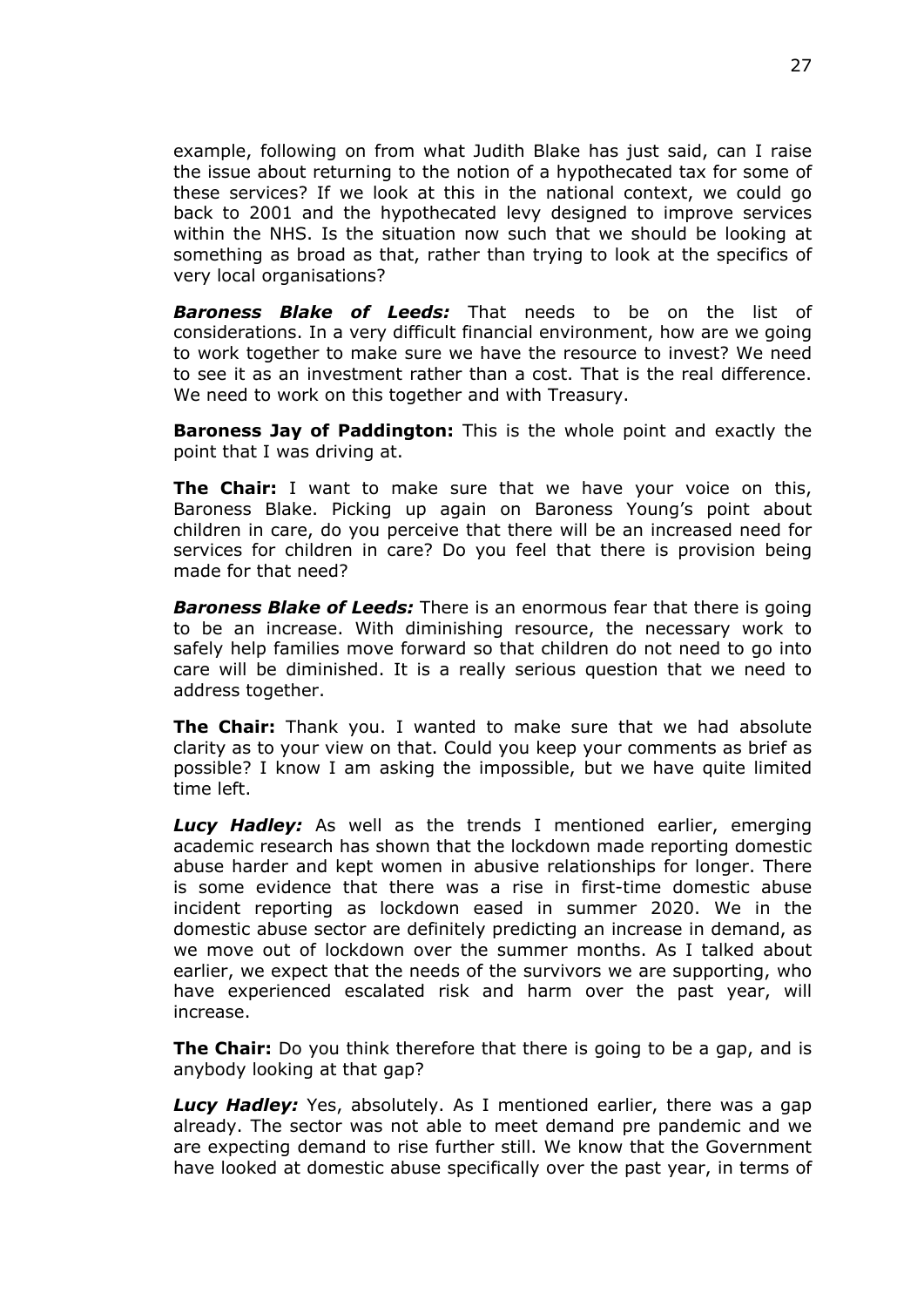additional funding pots to cope with increased demand during Covid. We have some funding settlement, as I mentioned, for community-based domestic and sexual violence services over the next year from PCCs and for safe accommodation services through local authorities. That is only one year.

We know that the spending review this year is going to determine the further funding settlement. It is really important that that spending review is multiyear and not one year, because we have come to the end of the sector's ability to cope with short-term, one-year funding pots. They do not enable the retention of staff; they result in the huge additional stress of applying for and accessing funding; and they do not enable services to get on with the job that they need to do at the time that they are busiest. A long-term, multiyear funding settlement that goes beyond 2022 would be our priority.

**The Chair:** We will come back to recommendations, if you have others, at the end.

*Chloë Darlington:* Children's charities are predicting rises in safeguarding cases, poverty and household debt. Those will not necessarily show up in official statistics, because the voluntary sector is holding an increasing number of those family cases where social services just do not have the capacity to take them on. They will not necessarily show up in data, but the voluntary sector is concerned that it will be looking out for those families. It does not think it can meet the need at the moment. As I say, it is still in crisis mode and doing a lot of extra stuff that it really needs to stop doing in order to focus on what it was doing before.

In terms of funding, at the risk of repeating myself, we need more and longer-term funding. How it is distributed is critical. If it is in pots of money that local authorities and charities have to spend their time competing for, it does not reach every child and family, and it wastes organisations' time, so it needs to be given, un-ring-fenced, to the communities that need it.

**Paula Lavis:** There have been a number of modelling tools suggesting that there will be an increase in demand for mental health services. One such tool from the Strategy Unit has suggested that there will be 11% more referrals a year, costing between £1.1 billion and £1.4 billion each year. We definitely think there is going to be an increase. There seems to be a consensus on that. So far, NHS England has not done national modelling, but I believe that it is doing so. That will be helpful in reinforcing those messages.

We are quite lucky in the NHS compared with other sectors, in that we have had £500 million for mental health for this year as part of the Covid recovery plan for mental health, which has been really helpful. Given the increase, we might still need more money going forward to meet that demand, especially if it continues for another couple of years. From what we have seen from the data, it is matching the projections from the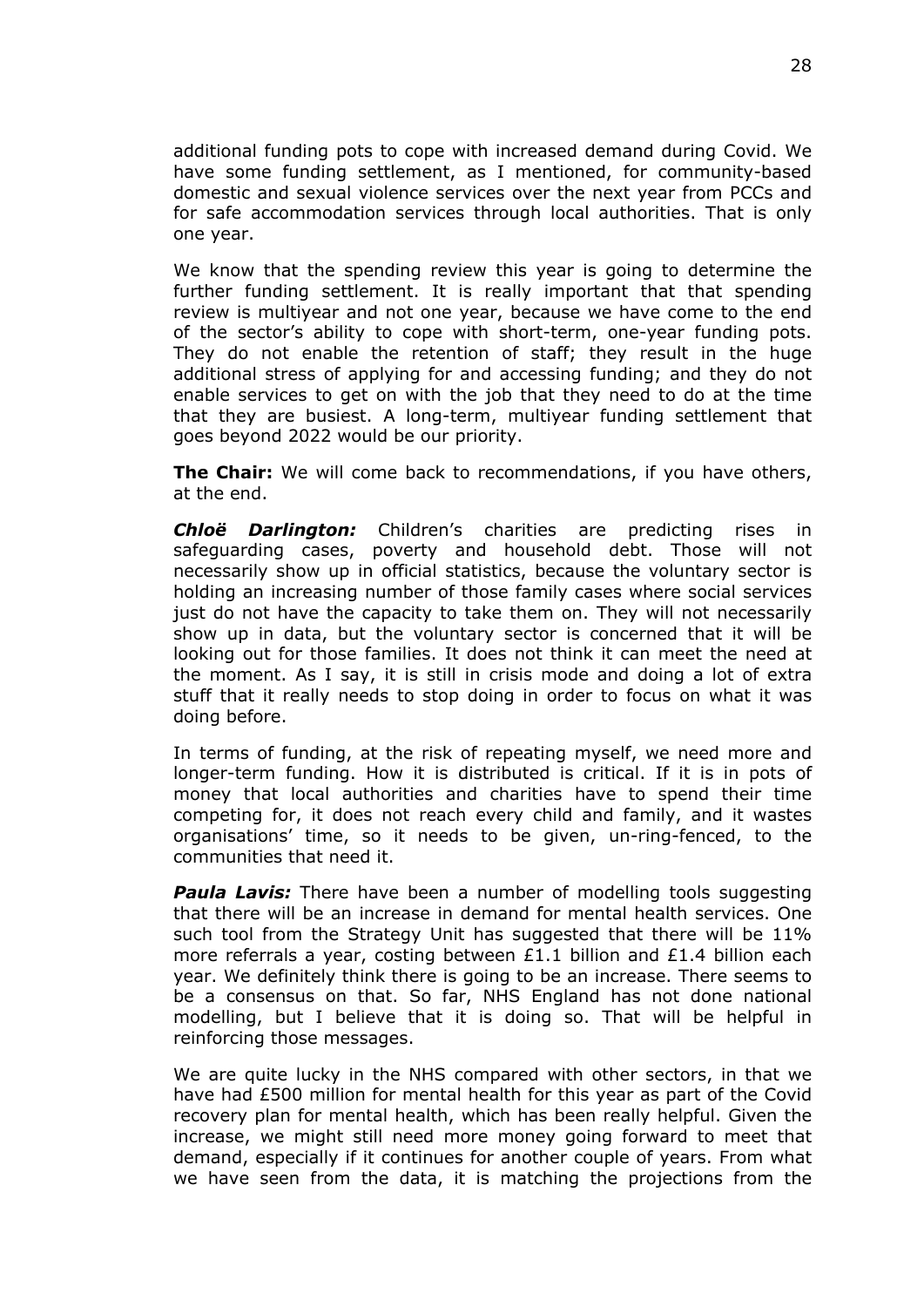demand modelling tools. I would still say that that is not sustainable, long term, and we need more effort, focus and money to be put into early intervention. For children and young people, 50% of mental health issues are present by the age of 15. Why would you not invest in preventing it then, not just because of the impact on services but the impact on people and their lives?

**The Chair:** We have answered some of Baroness Benjamin's questions, but I come to her to wrap up.

Q33 **Baroness Benjamin:** Thank you, everyone, for your contribution this morning. Nelson Mandela once said, "There can be no keener revelation of a society's soul than the way in which it treats its children". Childhood lasts a lifetime, so we need to get it right from those early foundation years. Between 2003 and 2010, that appeared to be the case. The then Government's approach was to ensure that every child mattered because, during that time, we had a Cabinet-level Minister for Children and Families to put in place a holistic framework that affects children and childhood. Sure Start centres were created across the country. Early years parenting support was put in place. So too were policies to eradicate child poverty, as well as educational support, especially for children with learning difficulties and disabilities.

I want to ask you what you want. What actions are needed now from government or others to address the gaps, as Martha talked about, between likely future need and current provisions? What are your recommendations? Do we need a Cabinet-level Minister, once again, to work with local authorities and others?

*Baroness Blake of Leeds:* That would be one of my key asks. Going back to having a cross-Whitehall strategy and having a named Minister who has the responsibility for pulling all that work together would be a really important step forward. At the moment, if I am honest, from a local government perspective, it does not feel that there is a go-to person or even department to address the problems we have been discussing today. That would be a key requirement if we are going to see the improvements that we urgently need to see.

**Baroness Benjamin:** Do you have any other recommendations?

*Baroness Blake of Leeds:* Yes, I have a little list. I hope it has come across strongly today that we need a multiyear funding settlement. We cannot play around with this; it is just too important an agenda. I agree with your analysis: what sort of a society are we, if we cannot adequately provide for and invest in our children and young people? The Local Government Association has written a report about the children-led recovery as a response to Covid, which I hope you will all have access to. We need to make sure that they are centre stage.

I passionately believe that we need to reinstate the funding for early intervention, with some back-up, I hope, for the money that has been lost out of that area. We have to invest in our families and communities, and make sure that all the agencies that wrap around the care and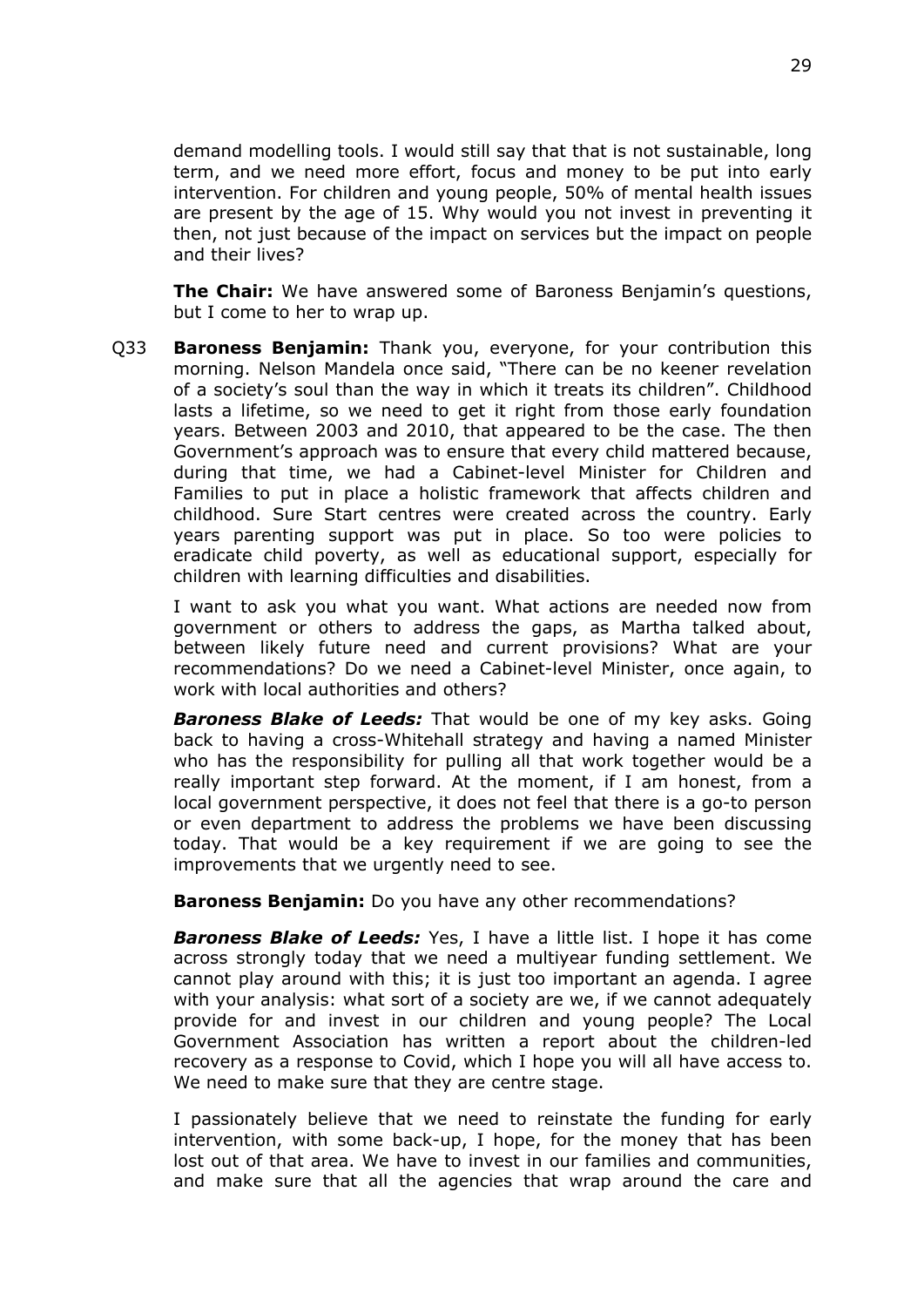support for them are adequately provided for, to enable us to do that. We know that, unfortunately, in too many cases, the outcomes for children and their families, when the care proceedings need to come in, cause immense damage, which can last, tragically, a lifetime.

Going along with the special Minister, we need to have impact assessments of all the policies we put together around children and young people, to analyse and understand what happens when we put them in place. Most importantly, if they are not working, we need a way to change them rapidly. I have already mentioned how important the SEND review is to the sector. It is urgent now that we get that out and up and running.

**Paula Lavis:** We definitely need a joined-up response, both locally and nationally. There are a number of social determinants for mental health. You need to consider all of those. All those partners need to be involved. As Baroness Blake was saying, children are everyone's responsibility and that needs to play out locally. Often, it does. Some areas already jointly commission mental health services, including children's mental health services. I would like to see that continue.

Nationally, we need to have a stronger voice, so a Children's Minister would be good, to make sure that children are not forgotten about, as well as a cross-government response. What happens in employment, for instance, has huge impact on families and, by default, mental health. All those policies need to be joined up, looking at the impact on children and families, rather than working unilaterally.

More focus on early intervention, as I said earlier, is definitely on my wish-list. The suffering of children who have mental health issues is dreadful. It impacts parents, given the stresses of having a child with a mental health issue. They often have to take time off work, either for caring responsibilities or to go to appointments. It definitely needs to be joined up.

*Chloë Darlington:* I agree. We need somebody with a Cabinet-level position to lead on a national recovery strategy for children that is based on children's rights, puts children's voices and needs at its heart, and takes an inclusive rather than exclusive approach. We are at a crossroads here where, if we focus purely on children's academic catch-up and do not look at their well-being holistically, we will create more need further down the road. We do not need to do that. We need somebody with a responsibility for putting children at the heart of everything, rather than just focusing on them as small people to get exams done.

More locally, we need long-term funding for local place-based partnerships that can listen to children and families, and involve the voluntary sector in equal partnerships. We will never be able to calculate the exact needs over the next few years. We need responsive, resilient services, some of which we have, where local conditions are good, but we need to make sure that those conditions exist everywhere. This means long-term funding, partnership approaches rather than competitive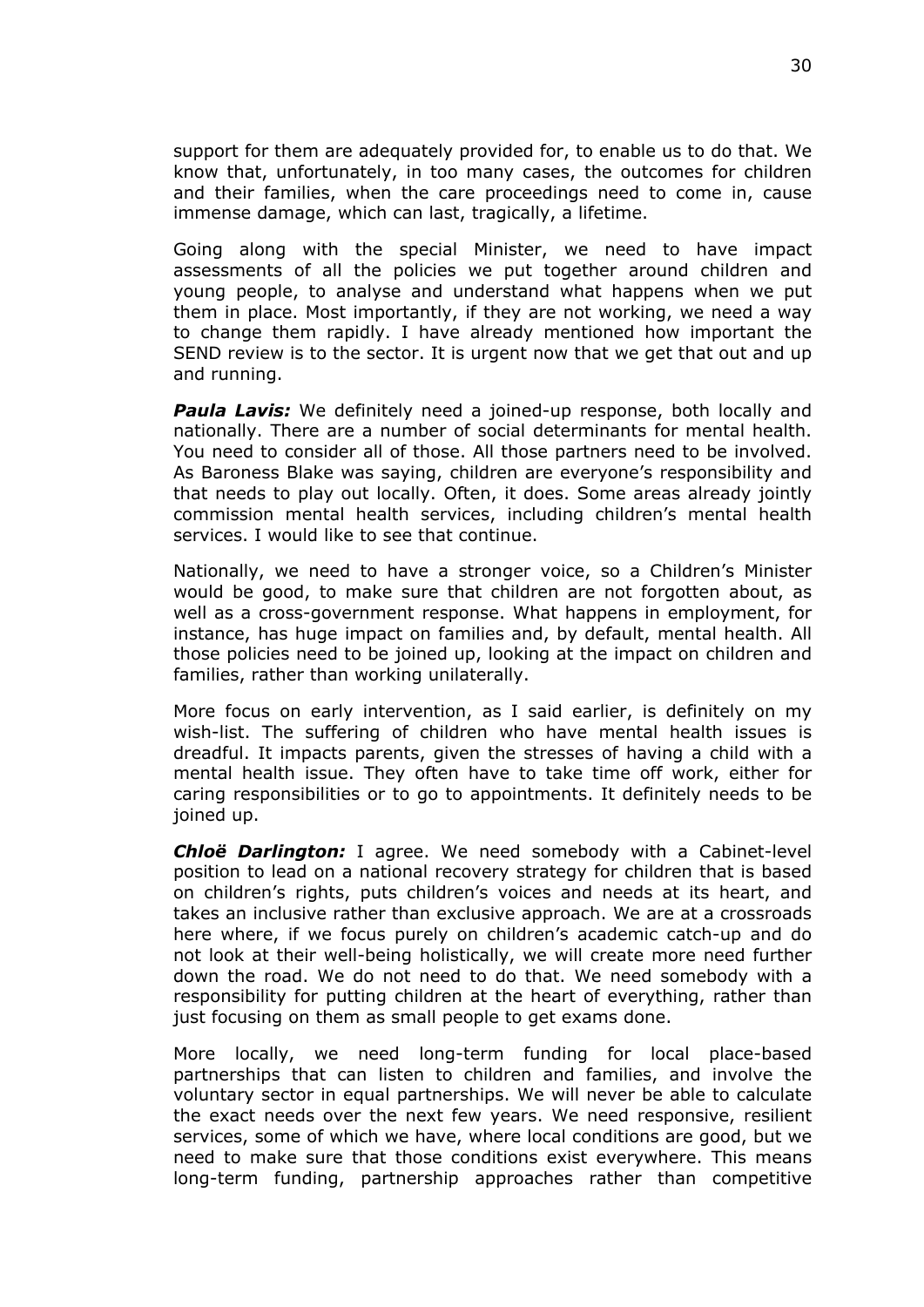approaches, and different organisations and sectors trusting each other, and trusting each other to listen to what children and young people need.

There are certain issues that children's services and children's charities cannot solve. With early help, we can do something about the number of children going into care, but we also need to address inequalities and poverty. We need to address the fact that 70% of children living in poverty are in working households. Those are not things that the children's sector can address, but they are things that the Government can do something about.

**Baroness Benjamin:** Lucy, we have the Domestic Abuse Bill going through Parliament. I am wondering whether all the legislation and policy that has been proposed there is on your wish-list. What is on your wish-list? What are your recommendations overall?

*Lucy Hadley:* It is a really important moment that, after so long, the Domestic Abuse Bill is finally becoming law. It will deliver some really important changes, including naming children as victims in their own right, improving housing provisions for survivors escaping domestic abuse, and many more. It definitely needs to go much further in the areas of welfare reform, funding for specialist women's services and reforms to the immigration system, where it prevents migrant women accessing help and support. It is not job done. There is still a long way to go before every survivor gets the support that they need.

The point that other panellists have made about leadership is really important. Linked to that is prevention. If we can prevent domestic abuse and violence against women and girls in the first place, along with many of the other issues we have spoken about, we would save a huge amount of time and money. Focusing on a joined-up strategy across government on these kinds of issues, to put prevention first, is critical. We are really worried about the Government's proposal to separate domestic abuse from the rest of the violence against women and girls strategy this year. That is a real backwards step in looking at long-term prevention.

I agree with the points that Chloë made on funding reform. It is not just the level of funding. Multiyear funding for specialist domestic abuse services going forward is, obviously, critical. But the way in which funding is delivered is extremely wasteful and does not work for specialist women's organisations, which are often tiny and just trying to meet the needs of survivors and their children turning to them for help. Competitive tendering might work in the private sector; it really does not work in the charity sector. It pits small women's organisations against large housing providers and businesses that can compete on cost but not on quality. If we move to an approach of partnership working, grant funding and long-term sustainable funding being the default in the charity sector, we will go a long way to addressing some of the problems that they are facing.

**The Chair:** That is perfect timing. Thank you. We have covered a vast array of topics. You have really helped us and reinforced some of the